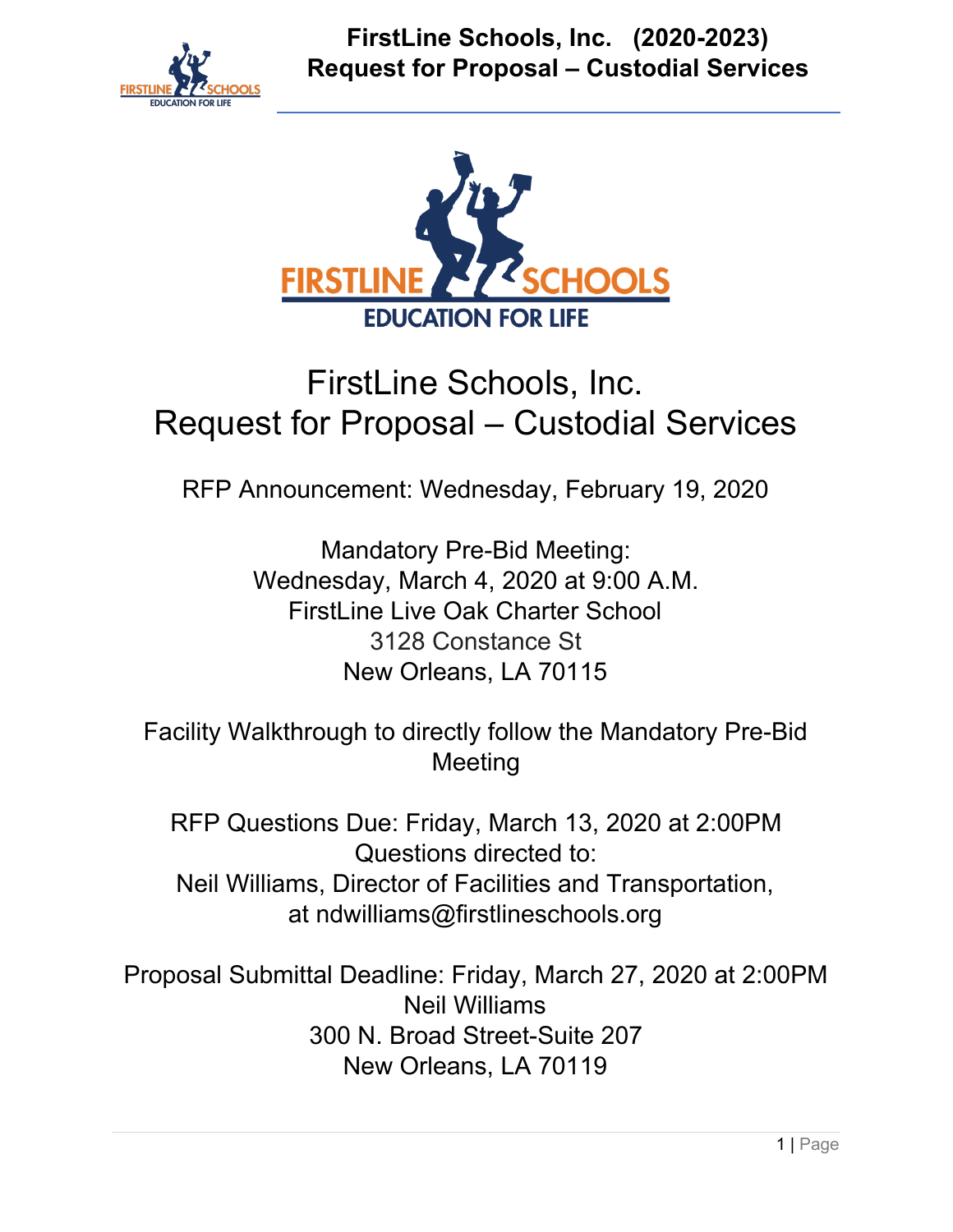

# **FirstLine Schools, Inc. (2020-2023) Request for Proposal – Custodial Services**

RFP Solicitation Number: 2020-001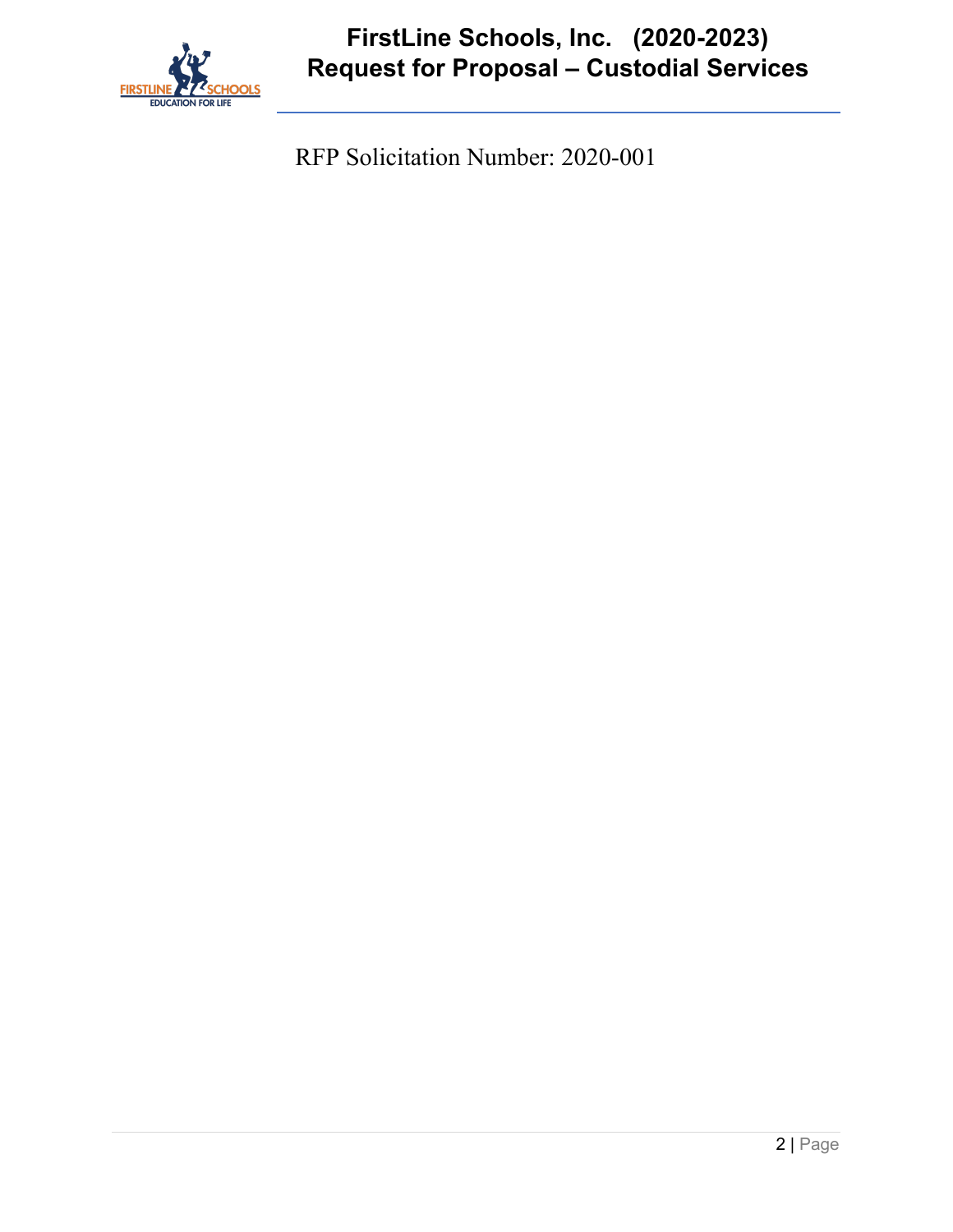

#### **Administrative and General Information**

**Background:** The mission of FirstLine Schools is to create and inspire great public schools in New Orleans. We do this by directly operating non-selective public schools and by developing training programs for teachers and school leaders across New Orleans.

FirstLine Schools, Inc. (hereafter "FirstLine") operates five (5) charter schools with approximately 3,100 students during the 2019-2020 school year. FirstLine also operates a central business office and supports The NET Charter High School. Under this RFP, the awarded bidder(s) will be responsible for providing custodial services to five (5) FirstLine schools: Arthur Ashe Charter School, Samuel J. Green Charter School, Phillis Wheatley Community School, Langston Hughes Academy and FirstLine Live Oak Charter School. Elevators are available at all locations with the exception of Samuel J. Green Charter School.

**Purpose**: FirstLine seeks proposals from qualified respondents interested in providing custodial services as described in this RFP.

FirstLine will require the Proposer to provide comprehensive services, management, superior workforce and service supervision, such that FirstLine is not burdened with facilitating the day-to-day operations and customer service requirements. The Proposer will supply and pay for all labor, materials, supplies (consumable and non-consumable), and plant equipment necessary to deliver their proposed service. The cleanliness, tidiness, safety, and sanitary standards of the facility are to be maintained at all times.

While the Proposer's cost is of great importance, proposing the lowest price will not assure award of the service. FirstLine demands comprehensive, reliable, and efficient service. Failure to address FirstLine requirements or concerns with any matter will disqualify the Proposer from consideration.

FirstLine reserves the right to award service to a single provider or multiple providers based on the quality of the proposals.

**Contract Period:** This RFP addresses the Contract Period July 1, 2020, through June 30, 2023. The contract will be renewable by mutual agreement with one-year extensions through June 30, 2025.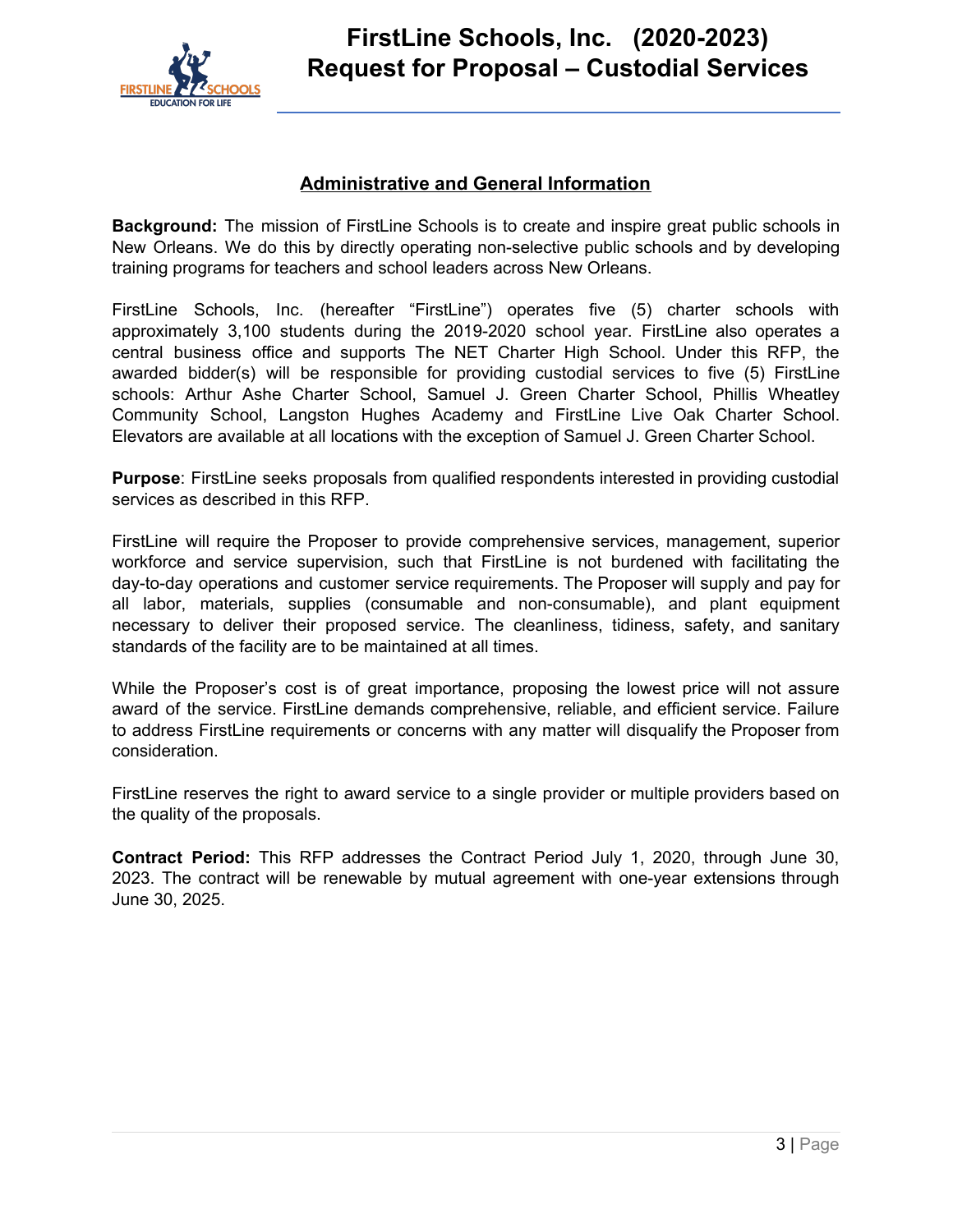

# **Proposal Authorities, Restrictions & Clauses**

#### **FirstLine Authorities and Options**

- FirstLine reserves the right to reject any and all proposals for any reason.
- FirstLine reserves the right to correct or waive irregularities in submitted proposals should it be deemed in the best interest of FirstLine to do so.
- FirstLine reserves the right to negotiate any and all proposals for any reason.
- FirstLine reserves the right to award to more than one Proposer.

• FirstLine has 90 days to accept a submitted Proposal; the Proposer cannot withdraw a Proposal within that 90 day period without mutual consent with FirstLine.

• FirstLine reserves the right to require a performance bond; if such is required, the cost of that bond will be reimbursed to the Contractor by FirstLine.

• Final prices will be negotiated between the Proposer and FirstLine. FirstLine reserves the right to cancel the contract award if Proposer cannot commit to a contract that has prices within 5% of what is initially quoted.

#### **Negative Assurances**

• FirstLine cannot assure that the services will be awarded to any Proposer at any time.

#### **Prohibitions**

• FirstLine shall assess, negotiate and decide on this Proposal without influence from the Proposer's employees, the Proposer's representatives or agents, the Proposer's vendors, or any other parties with a business, financial or family relationship to the Proposer.

• The Proposer is prohibited from exploiting a conflict of interest, gratuities, kickbacks, or any other type of incentive or influence upon FirstLine, its Board(s) and its agents; violators will be prosecuted to the extent of the laws pertinent to FirstLine.

• Proposers must submit a firm bid. A Proposer shall not stipulate in its proposal any conditions not contained in the contract documents. Any qualifying statements or conditions may be declared irregular and as not being responsive to the advertisement for bids.

#### **Proposer Responsibilities**

• It is the Proposer's duty to inspect all submitted documents to assure completeness, legibility, etc.

• It is the Proposer's duty to understand the RFP; any misunderstanding is the responsibility of the Proposer; FirstLine has no obligation to correct, reject or question any portion of the proposal.

• Proposer must abide by all RFP requirements; the proposal may be rejected by FirstLine regardless of the type or significance of noncompliance.

**Termination of the Contract:** The contract will naturally expire at the end of the contract term. FirstLine reserves the right to terminate the Contract with thirty (30) days advance written notice as a result of inferior quality of materials, product, workmanship, and/or reductions/termination of funding. FirstLine reserves the right to terminate the Contract immediately if there are unresolved safety or liability concerns.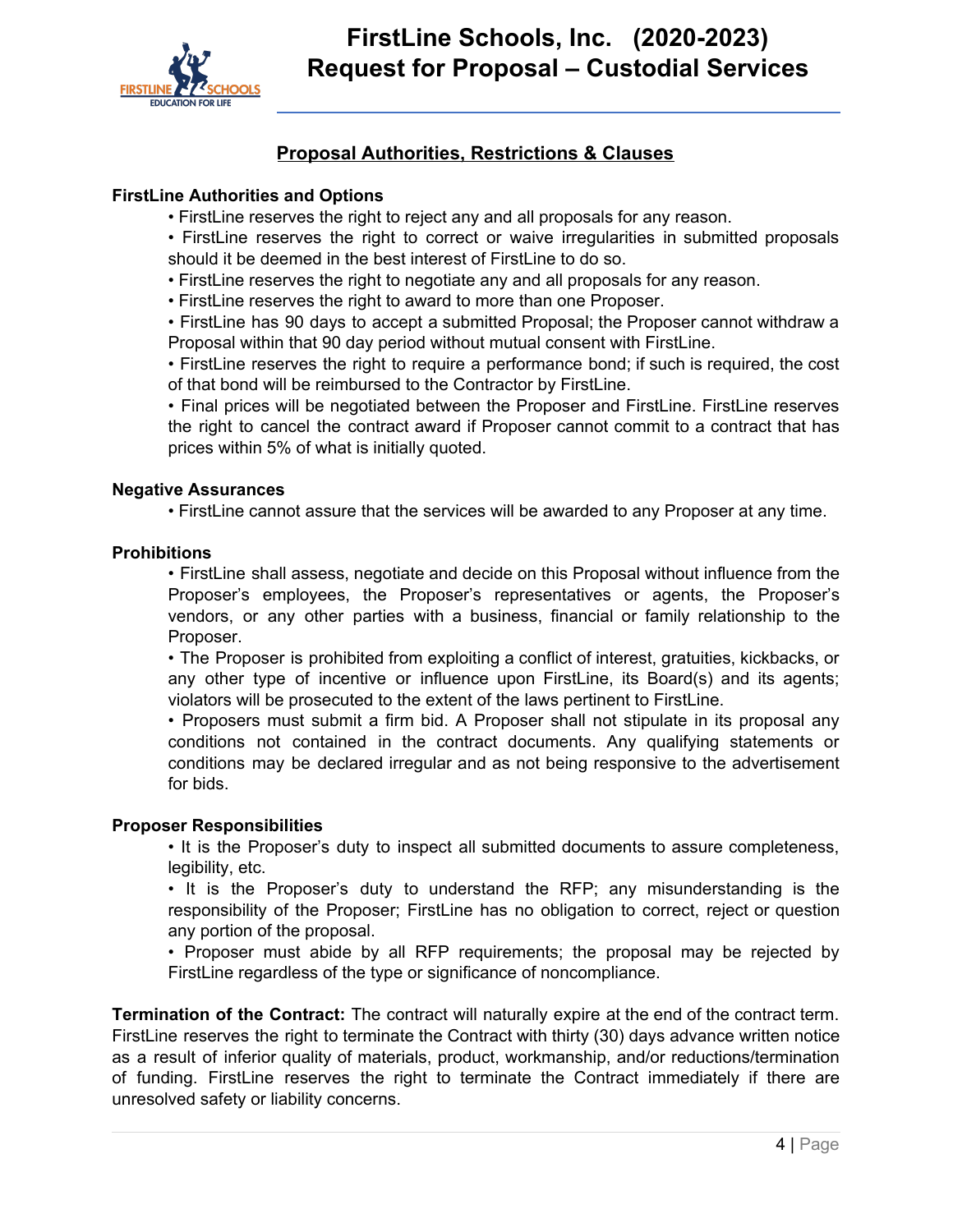

# **FirstLine Schools, Inc. (2020-2023) Request for Proposal – Custodial Services**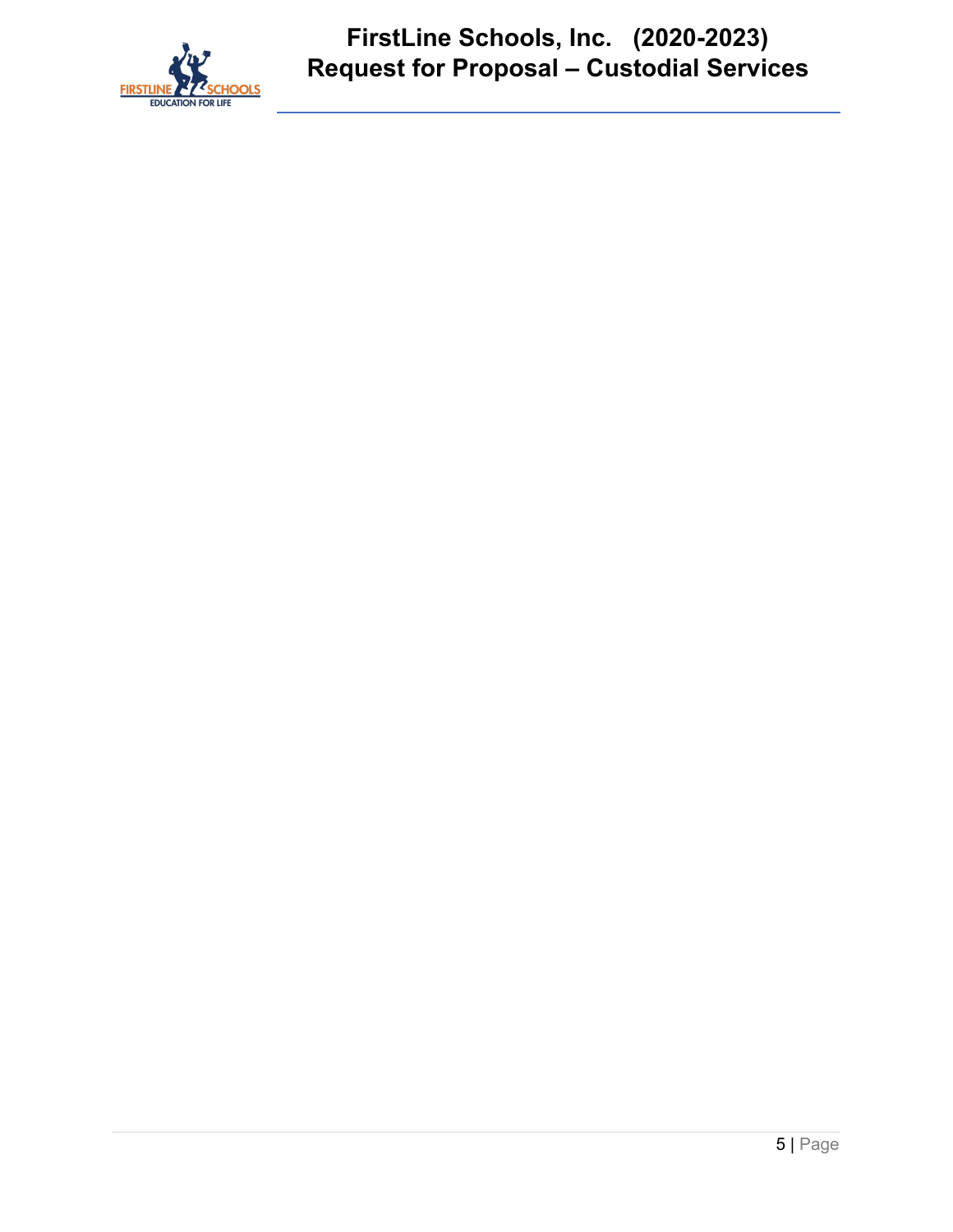

# **Proposer Requirements**

**Staffing:** The Proposer agrees not to discriminate against any employee or applicant for employment because of race, sex, religion, color, age, disability, national origin or sexual orientation. The Proposer will ensure that all employees involved in their services pass a drug screening and background check prior to employment and will submit those tests to FirstLine upon request. Please see Attachment B for detailed information on background check requirements. The Proposer will ensure that all staff are supplied with uniforms and ID badges, and these are to be worn at all times. The Proposer will, at the request of the School Operations Manager/School Business Manager, Director of Operations, or Chief Operating Officer, immediately remove from the Work Site any person employed on the Work Site who, in the opinion of FirstLine, is incompetent or who has been conducting him- or herself improperly. The Proposer will not permit a person so removed to remain on or return to the Work Site or any FirstLine site.

\*FirstLine would like the site's current custodial staff to be interviewed for positions by whomever wins the bid.

**Appointment of Supervision**: The Proposer will appoint an experienced Supervisor to be responsible for all work required under the contract. The Supervisor must be acceptable to FirstLine and receive on behalf of the Proposer any order or communication relating to the work on this contract. The Supervisor will be readily accessible to FirstLine personnel at all times and will have communication equipment (cell phone and email).

**Security Clearance and Bonding**: The Proposer will submit to FirstLine upon request, names and addresses of all individuals who will be performing the Work. FirstLine requires background checks clearance and insists that personnel who are not approved for clearance be replaced. The Proposer will provide evidence that all employees engaged in performing the Work are bonded.

**Safety:** The Proposer and its employees must wear adequate safety equipment for the tasks involved, and train their employees on the safe use of hazardous materials in the workplace. All containers of such materials must be clearly identified, labeled and stored safely at all times. All materials on school premises must be permissible per law. Any health and safety issues should be reported immediately to the School Operations Manager.

**Security/Keys:** The Proposer will ensure that the serviced facilities are secure at all times by ensuring that windows are closed and locked, and that doors and gates required to be locked are locked. All keys/security codes entrusted to the Proposer for the fulfillment of this Contract must be fully protected at all times. In the event of lost keys/security codes, it will be the responsibility of the Proposer to notify the School Operations Manager and have any safety-compromised locks re-keyed, which may include the entire facility.

**Confidentiality:** Confidentiality is required from the Proposer and its employees at all times.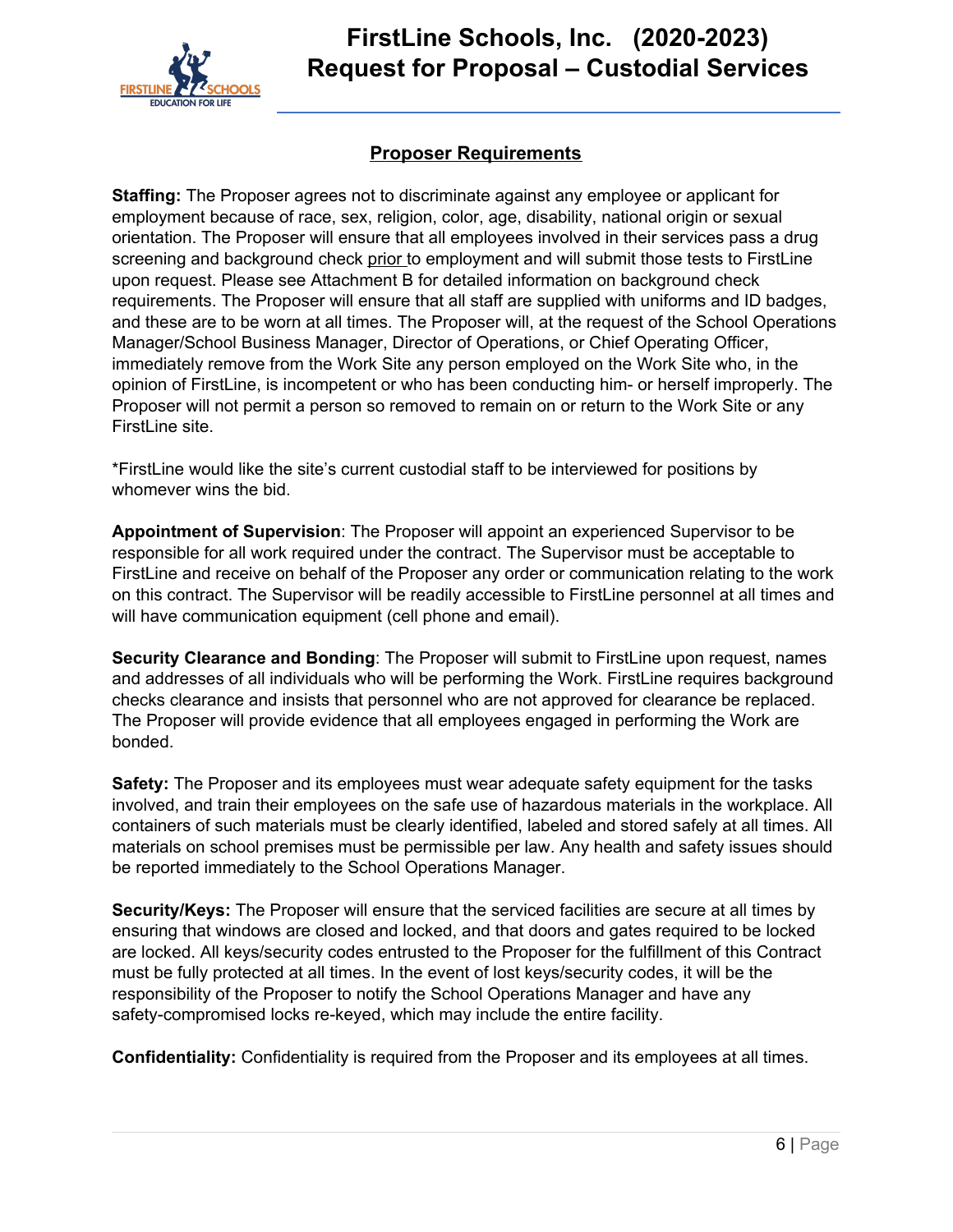

**Assignments:** The Proposer will not make any assignments or subcontract for the Work without written permission from FirstLine.

**Legal:** The Proposer must fulfill all obligations in compliance with all applicable laws and regulations, including the Occupational Health and Safety Act. The Proposer must notify FirstLine concerning any litigation involving the Proposer or its parent or subsidiary companies.

**Responsibility and Control of Work**: The Proposer will be responsible for all damage caused by its employees, its equipment or its supplies, the School's property, equipment, buildings and building contents. The Proposer will also be responsible for all injuries to persons caused by its staff, equipment or supplies. The Proposer must be knowledgeable about and abide by all provisions of legislative enactments, State statute and local regulations in regard to safety.

**Insurance:** Proposer shall obtain and maintain, at all times this Agreement is in effect, insurance with

carriers having an AM Best rating of [A-:VII], against all claims made by or on behalf of any persons, firm

or corporation, arising from, related to, or connected with the conduct and operation of **Contractor** 

business including, but not limited to, the following minimum limits set forth below:

• Worker's Compensation/Employer's Liability insurance to cover bodily accidents in the amount of not less than \$500,000 per accident.

• Comprehensive General Liability insurance in the form of comprehensive, contractual insurance, personal injury, broad-form property damage, premises operations and completed operations in an amount of not less than \$1,000,000 per occurrence and \$2,000,000 in annual aggregate.

• Automobile Liability and Physical Damage insurance for an amount of not less than \$1,000,000 for each bodily injury and property damage combined, single limits, and extensions of comprehensive coverage for all leased, owned, non-owned and hired vehicles

• Employees must be bonded

All such policies, with the exception of Workers Compensation, shall name FirstLine Schools and its officers, employees, agents and volunteers as additional insured for both ongoing and completed operations on all such policies shall evidence the insurer's waiver of subrogation in favor of School with regard to general liability, auto, and workers' compensation policies. All policies shall be primary and noncontributory with any coverage maintained by School, and provide that notice of cancellation shall be provided to School in accordance with policy provisions.) Contractor shall provide duly executed certificates evidencing such types and limits of insurance as required above. Such certificates shall be deposited with School on or before the Commencement Date of this Agreement and upon renewals of such policies, not less than thirty (30) days following renewal of each policy. If requested, Contractor will also provide a copy of aforementioned policies and endorsements. Contractor's failure to provide a certificate or Owner's acceptance of a non-conforming certificate does not waive these contractual insurance requirements.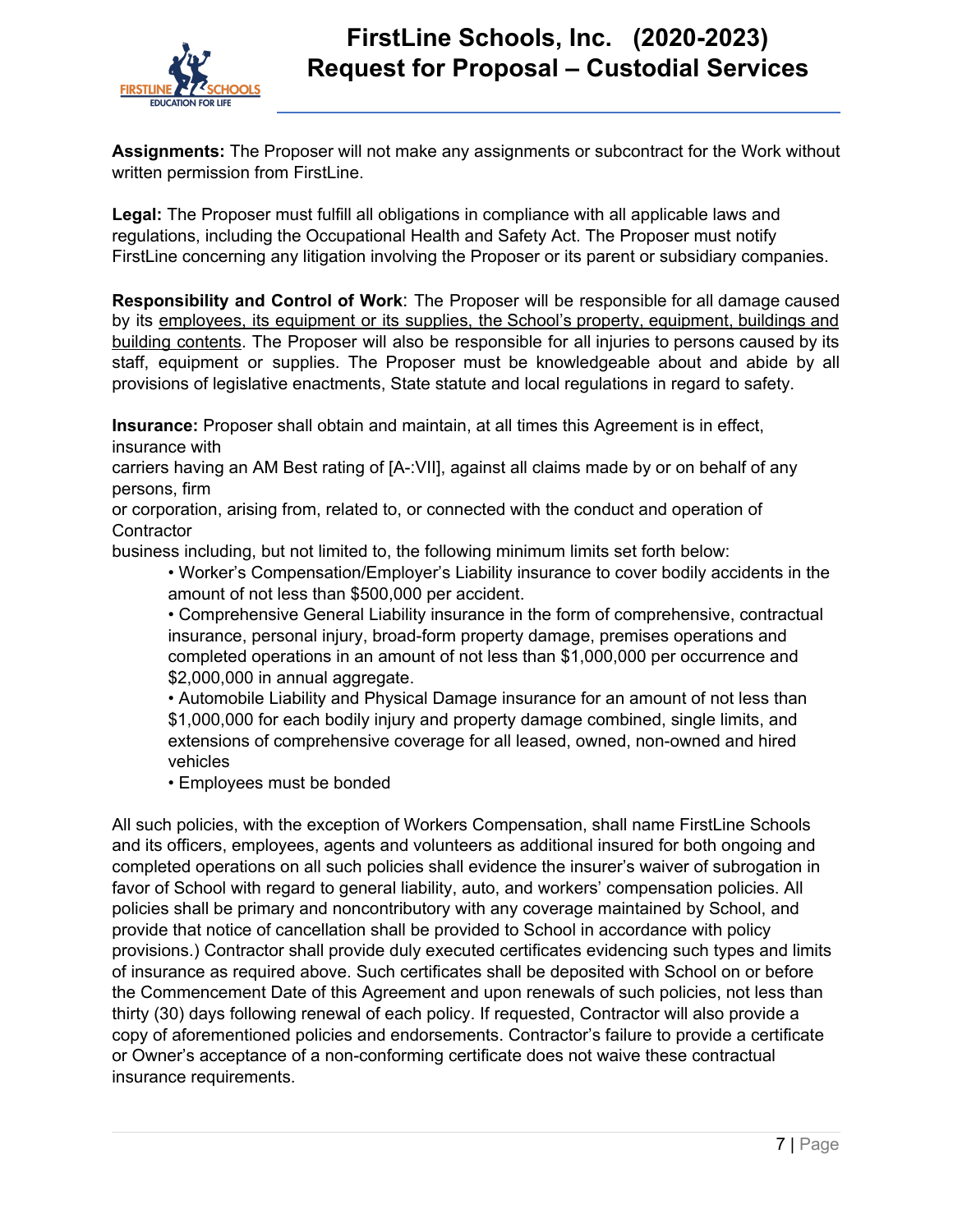

**Environment:** The Proposer is expected to adhere to and assist in efforts to reduce harmful emissions,

recycle materials, and preserve the environment through programs instituted by FirstLine as well as

through their own operations. Every effort will be made by the Proposer to expand the environmental

programs in their areas of responsibility.

**Equipment:** The Proposer will ensure that all applicable equipment is serviced regularly to meet the manufacturer's recommendations for cleaning and maintenance. This includes proper care of wood flooring, laminate furniture, etc., as well as proper care of vacuum cleaners, floor buffers, etc.

**Critical Operating Hours:** The Proposer will plan the Work to keep disturbances to the students, staff and site visitors to a minimum. Standard hours at each facility are given in Attachment A.

**Vandalism:** The employees of the Proposer will report to the School Operations Manager/School Business Manager any vandalism and/or damages to equipment and buildings discovered during the course of their work. They will also notify the above of any required repairs.

**Procurement of Materials and Use of Equipment:** Should FirstLine supply certain equipment to enable the Proposer to complete work, such equipment must not be removed from the premises without written consent from FirstLine.

**Inspection and Supervision:** The School Operations Manager will inspect the facilities on a regular basis and call upon the Proposer when it is determined the work is not adequate or complete. The Proposer will address all safety-related concerns immediately. All non-safety-related concerns shall be addressed within 24 hours. Additionally, the Proposer will meet with the School Operations Manager on a regular basis in order to ensure open, regular feedback and communication. The Supervisor of the FirstLine account will meet with the Director of Facilities on a weekly basis.

**Transition Plan:** The Proposer must have all staff, equipment, and procedures in place BEFORE regular

Custodial service begins on 7/1/2020. All Proposers already providing custodial service in the Greater New Orleans area must assure their ability to fulfill the needs and operational capacity outlined in this proposal. Any Proposer not currently providing services in the New Orleans area must outline their plans to set up operations in New Orleans and must address supplies, equipment, staffing, and insurance.

**Living Wage:** The Proposer agrees to carefully monitor and enforce salaries and benefits that permit their employees to live comfortably. Today, working people struggle to cover the cost of housing, food, health care, childcare and other basic necessities for themselves and their families. A worker who is paid the minimum wage of \$7.25/hour, or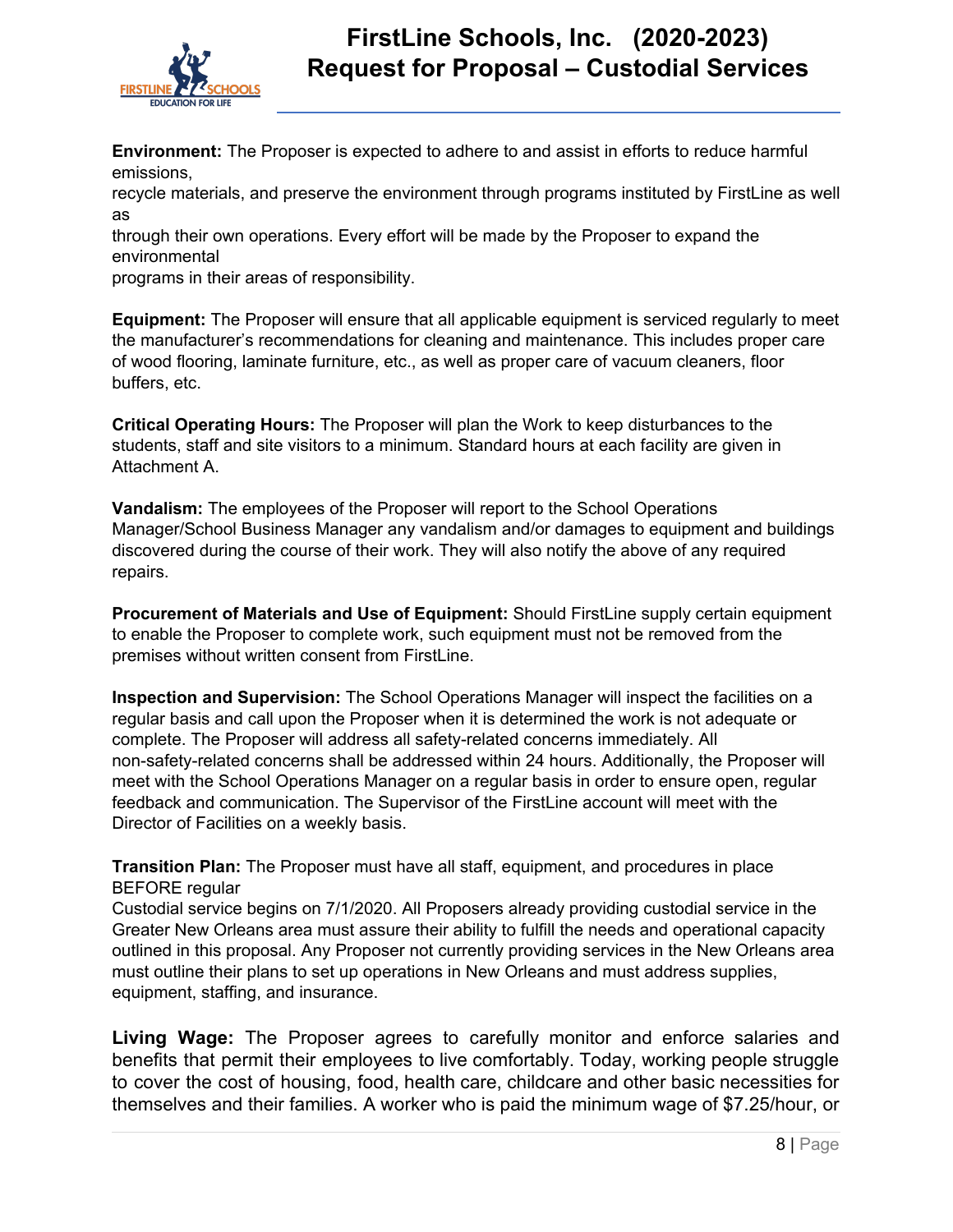

any wage below a living wage, cannot possibly afford necessities without assistance. This creates problems not only for workers, but for businesses and the local economy. Paying a living wage leads to increased worker morale, worker health and quality of service. Paying a living wage also lowers absenteeism, turnover rates, and recruiting and training costs. Living wages stimulate the economy through increased consumer spending and the money multiplier effect outlined below: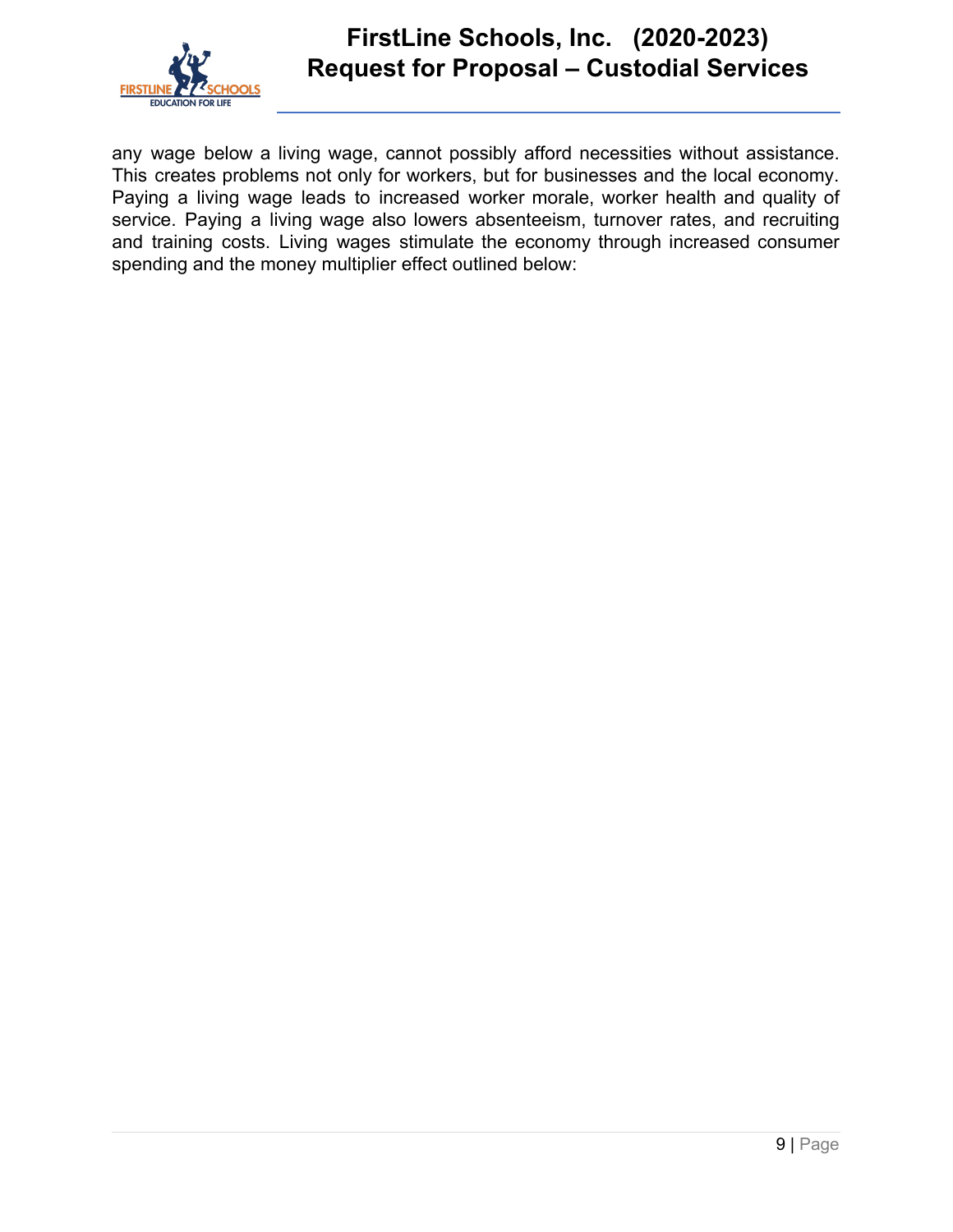

# **FirstLine Schools, Inc. (2020-2023) Request for Proposal – Custodial Services**



Because of the benefits to both community and individual, FirstLine mandates the following wages:

| <b>Occupation</b><br>(SOC Code)                         | <b>Hourly</b><br>Wage<br>(Minimum) | Maximum #<br>of hours/day | <b>Minimum</b><br><b>Paid Days</b><br>Off | <b>Benefits</b><br><b>Description</b> |
|---------------------------------------------------------|------------------------------------|---------------------------|-------------------------------------------|---------------------------------------|
| Janitors and<br><b>Cleaners</b><br>(37-2011)            | \$13.34                            | 8                         | 10                                        | <b>Health Care</b><br>Paid Days Off   |
| Custodial<br>Supervisor/Lea<br>d Custodian<br>(37-1011) | \$18.18                            | 8                         | 10                                        | <b>Health Care</b><br>Paid Days Off   |
|                                                         | <b>coo</b><br>$C$ $O$ $O$ .        | Ctondord                  | Occupational                              | Cloccification<br>oodo.               |

SOC Code: Standard Occupational Classification code-see [www.bls.gov/soc/home.htm](http://www.bls.gov/soc/home.htm)

**Minimum of 1% increase to wages each year (July 1 - June 30)**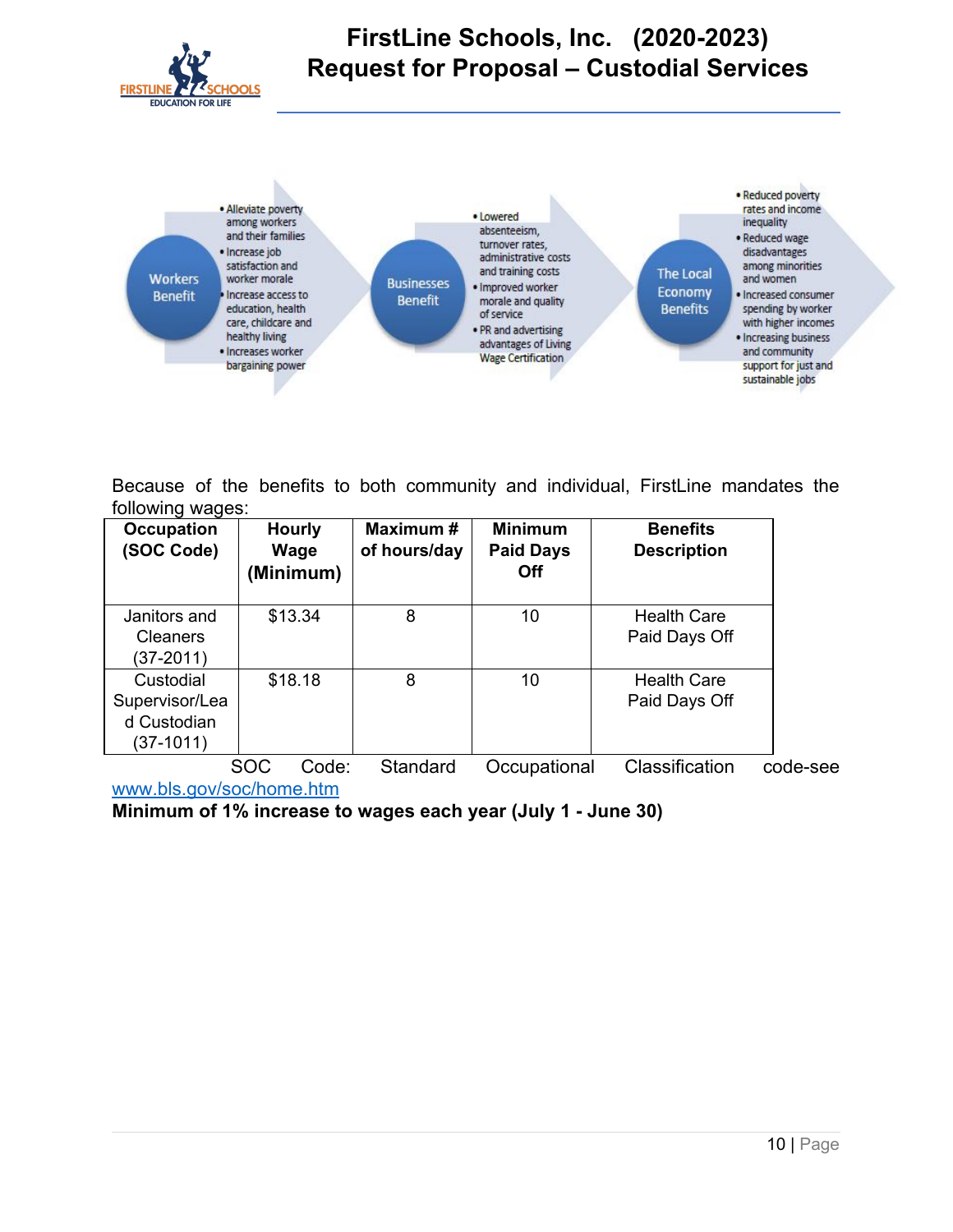

**Minimum Staff Per School:** To get to a "Level 1" APPA level of cleaning (see Attachment C), we believe it takes 1.8 work-hours to clean 1,000 sq. ft. **Please submit a proposal that is at "Level 2."**. An example of how these levels can be used for staffing models can be found in the table below.

|                                    | Level 1     | Level 2         | Level 3     | Level 4          | Level 5        |
|------------------------------------|-------------|-----------------|-------------|------------------|----------------|
|                                    | Orderly     | Ordinary        | Casual      | Moderate         | Unkempt        |
| <b>APPA</b><br>Standard            | Spotlessnes | <b>Tidiness</b> | Inattention | <b>Dinginess</b> | <b>Neglect</b> |
| Space                              | s           | (sq. ft per     | (sq. ft per | (sq. ft per      | (sq. ft per    |
|                                    | (sq. ft per | custodian)      | custodian)  | custodian)       | custodian)     |
|                                    | custodian)  |                 |             |                  |                |
| Classroom with hard<br>floor       | 8500        | 16700           | 26500       | 39500            | 45600          |
| Classroom, hard<br>floor, high use | 4700        | 9600            | 10100       | 21000            | 22900          |
| Classroom,<br>carpeted, high use   | 5100        | 12700           | 13400       | 17900            | 18800          |

APPA Staffing Service Levels (subset used for example).

**Pricing:** The Proposer will offer its services in a variety of ways so that FirstLine can build the best model for each of our facilities. Pages 1-2 of Attachment D must be filled out IN FULL. Any facility or any level of service that the Proposer does not wish to bid on must be indicated with **N/A**. For any service that the proposer will include in a price on another line, please indicate such with **INC** and reference the applicable line. Provide details as requested in all boxes, and additional information as necessary.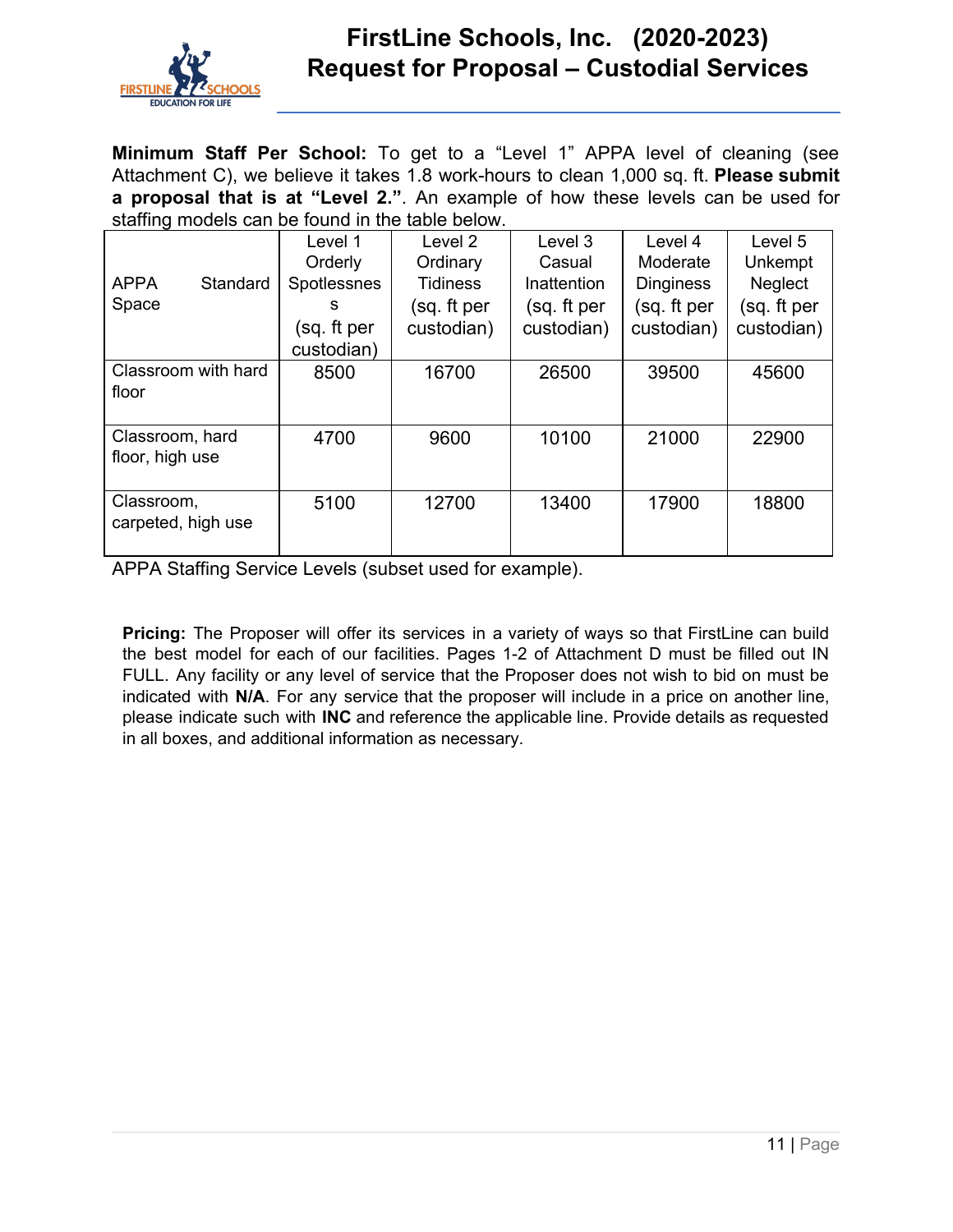

# **Scope of Work**

A detailed list of **minimum** services to be provided is outlined below.

**Service Areas:** All areas in each facility are to be serviced per the schedule of services below. This includes all classrooms, restrooms, offices, libraries, auditoriums, hallways, stairwells, as well as parking lots, grounds, entrance ways, play areas, fields and any other area within each facility's campus.

The Proposer should be aware that the school has different flooring. In general, floors are as follows:

- **Arthur Ashe Charter School:** Terrazzo hallways/café, tile bathrooms, VCT classrooms/offices, carpet in admin area/library/band room offices, and rubber in gym.
- **Samuel J. Green Charter School:** Terrazzo hallways, tile bathrooms, wood classroom/offices, VCT café, carpet admin area and rubber in kitchen.
- **Phillis Wheatley Community School:** Terrazzo hallways/café, tile bathrooms, VCT classrooms/offices, carpet in admin area/library/bandroom and rubber in gym.
- **Langston Hughes Academy:** Polished concrete hallways, VCT Classrooms/café and rubber in gym.
- **FirstLine Live Oak Charter School:** Hardwood flooring hallways (some polished concrete in auditorium and parts of first floor, Hardwood classrooms w/some VCT, padded flooring in dance room, carpet tiles

**Consumables and Fixtures:** All service levels include restroom fixtures and consumables as well as any other equipment or materials necessary to deliver the service quoted.

**Quality of Work:** Care must be exercised during all cleaning service. Baseboards, walls, and furniture must not be splashed, marred, disfigured or damaged during daily, monthly and semi-annual floor-care and dusting operations. If baseboards, walls or furniture are splashed, marred, disfigured or damaged, these areas will be addressed at the Proposer's expense.

**1-A. Daily Service (Porter, Light Maintenance):** All areas, as directed by the School Operations Manager, Director of Facilities and Transportation, Executive Director of Operations, or School Leadership

- Daily sweeping of grounds and removal of litter, clutter, pull exterior trash etc. At minimum twice per day before the start of school and after bus dismissal.
- Occasional porter tasks, including carrying boxes and moving furniture
- Occasional set-up, break-down, and support for daytime events and activities
- Clean entrance glass and interior glass as needed
- Polish water fountains (at least once per week) and wipe kick plates as needed
- Perform detail cleaning as needed/directed (elevator, rails/tracks, walls, corners etc)
- Open school, if required.
- Any other duties that help in the day-to-day operations at the facility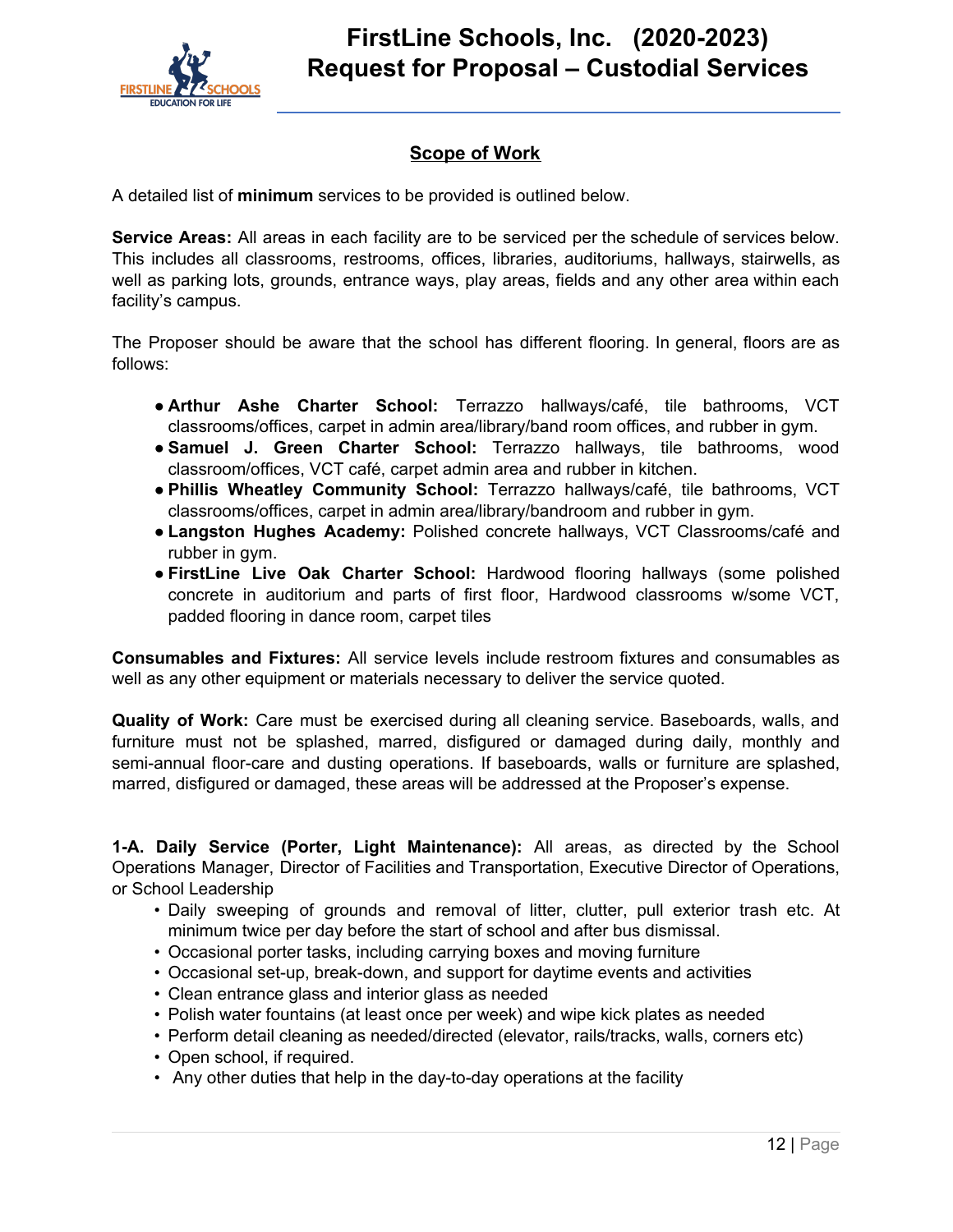

#### **1-B. Daily Service (At least 3 Times per Day):** Restrooms, locker rooms, etc.

- Stock towels, tissue, and hand soap as needed.
- Empty sanitary napkin receptacles and damp wipe with disinfectant
- Empty trash receptacles, wipe down, and re-line
- Clean and polish mirrors as needed
- Wipe towel cabinet covers as needed
- Clean and disinfect all toilets, toilet seats and urinals, inside and out
- Scour and disinfect all basins. Polish bright work
- Dust partitions, tops of mirrors and frames
- Remove splash marks from walls around basins
- Spot clean all instances of graffiti: Report vandalism or non-removable graffiti to School Operations Manager immediately
- Wet mop and rinse restroom floors with disinfectant as needed. Complete cleaning logs.

#### **1-C. Daily Service (All Meal Times)**: Cafeteria and Classroom

- Monitor for spills
- Wipe down tabletops between grade levels using the cafeteria, as well as at the end of service during breakfast, lunch and supper service
- Spot sweep as necessary during breakfast, lunch and supper service
- Empty, wipe out, and re-line all trash receptacles after breakfast, lunch and supper service
- Wet mop entire classroom/cafeteria floor after breakfast, lunch and supper service

The following chart provides the approximate location for meals at the facilities for the 2019-20 School Year.

| <b>School</b>             | <b>Breakfast</b>                   | Lunch     | <b>Supper</b> |
|---------------------------|------------------------------------|-----------|---------------|
| <b>Arthur Ashe</b>        | Grab and go and/or in<br>Classroom | Cafeteria | Classroom     |
| Samuel J.<br>Green        | Grab and go and/or in<br>Classroom | Cafeteria | Classroom     |
| <b>Phillis Wheatley</b>   | Grab and go and/or in<br>Classroom | Cafeteria | Classroom     |
| Langston<br><b>Hughes</b> | Grab and go and/or in<br>Classroom | Cafeteria | Classroom     |
| Live Oak Facility         | Grab and go and/or in<br>Classroom | Cafeteria | Classroom     |

#### **2-A. Nightly Service:** All areas (all classrooms, offices, shared spaces, auditorium, library, etc.)

- Wipe down and disinfect all surfaces and tabletops in all areas
- Vacuum all carpeting (including rugs in classrooms)
- Sweep or dust mop all non-carpeted areas, including classrooms, stairwells and hallways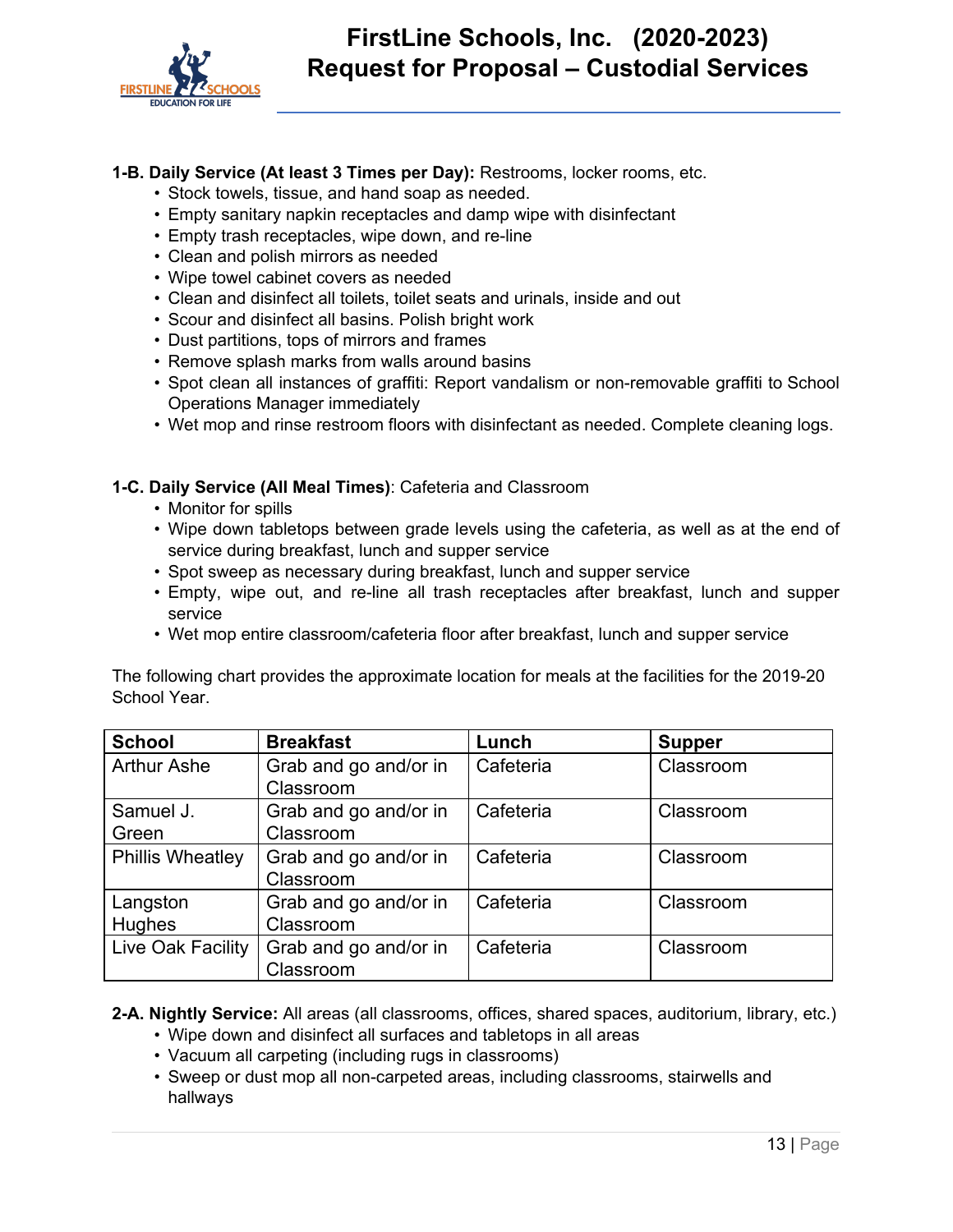

- Wet mop hard-surface flooring, including hallways, classrooms and cafeteria
- Clean entrance glass and interior glass
- Polish all stainless steel surfaces, including drinking fountains, door push-plates, etc.
- Pick up trash and debris from the parking lot, play areas, grounds, etc.
- Empty and re-line all trash receptacles; place all trash in dumpsters or designated collection areas
- Empty and replace all recycling receptacles; place all recycling in proper recycling dumpsters or designated collection areas
- Empty and re-line exterior trash cans
- Straighten furniture, organize stacks, etc., as necessary to ensure a neat, orderly teaching and learning environment
- Clean all restrooms, per Scope of Work item 1-B given above
- Scrub high-use flooring (hallways, lobbies, cafeteria, etc.) with automatic scrubber and buff

**2-B. On-Site Working Supervisory Service:** All areas (all classrooms, offices, shared spaces, as well as gymnasium, library, etc.)

- Manage day and evening crews by setting up schedules, labor, supplies and equipment on a daily basis.
- Be primary point of contact between Goodwill and FirstLine Schools point of contact. Communicate daily.
- Clean designated areas as needed and directed by Project/Account manager.
- Fill in as needed should call off or emergency arise.
- Perform evening walkthrough to ensure work has been completed and the building is fully locked and secured.
- Communicate with day porter if an area was missed the night before to ensure it is handled prior to the start of school.
- Log and monitor all periodic cleaning tasks.
- Ensure issues reported to goodwill are completed in a timely and safe manner. Report back to School Operations Manager upon completion of tasks.
- Perform onsite training as outlined by Project/Account manager for new and existing employees.
- Log repetitive issues of cleanliness with the purpose of identifying the issues and help develop a plan to solve the issues. These issues will be reported to the Project/Account manager and shared with the Director of Facilities and Transportation during regular meetings.

#### **3. Weekly Service:** All areas

- Dust all vertical surfaces of desks and other furnishings (up to 8 feet)
- Wipe down and disinfect all surfaces and tabletops in all areas (2 times per week)
- Polish all stainless steel surfaces, including drinking fountains, door push-plates, etc.
- Scrub high-use flooring (hallways, lobbies, cafeteria, etc.) with automatic scrubber and buff (as needed)
- High-dust horizontal surfaces (all surfaces up to 8 feet)
- Clean all windows and doors, interior and exterior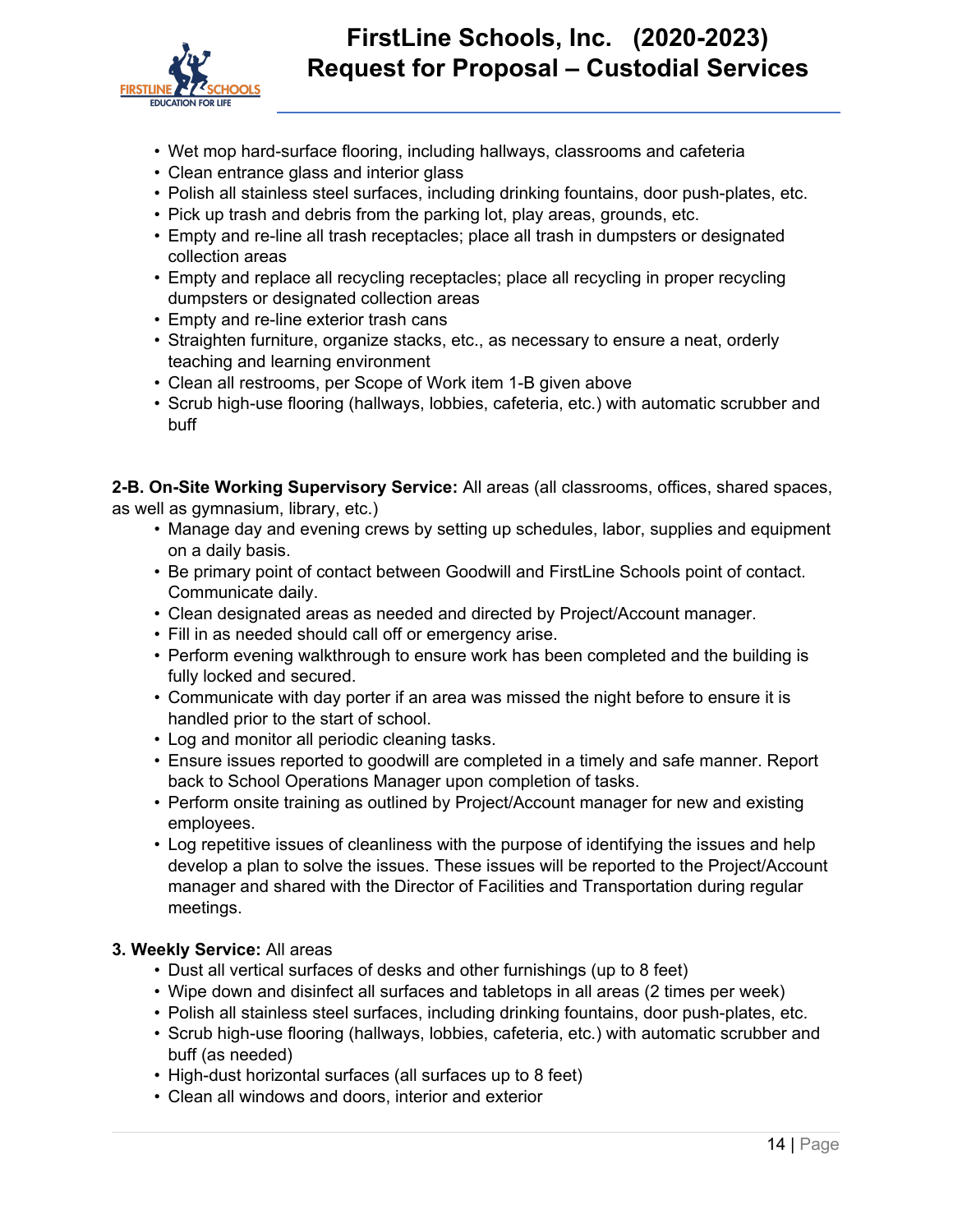

- o Both sides of all windows between classroom/hallway and classroom/classroom
- o Both sides of all windows in all doors, interior and exterior
- o Both sides of all glass in entryways and vestibules etc.
- o Dust classroom blinds and window sills
- Wet mop and vacuum stairwells and any other areas not mocked daily

#### **4. Monthly Service:** All areas

- Accomplish all high dusting (over 8 feet), horizontal and vertical surfaces, floor to ceiling
- Wash all walls and bathroom stalls up to 8 feet
- Clean all glass and windows up to 8 feet
- Clean all glass and windows up to 8 feet
- Scrub all baseboards, door kick plates, and other high-visibility trim
- Scrub all bathroom floors

#### **5. Semi-Annual Service:** All areas

- Buff and recoat all hard-surface classroom floors
- Machine strip, rinse, and re-seal all tile and terrazzo flooring
- Shampoo all carpets and rugs
- Wash all windows, inside and out.
- Deep clean commercial kitchen, including all surfaces and floor care
	- o Daily cleaning of the kitchen will be completed by the food service subcontractor. Food service will conduct a deep cleaning of the inside of ovens, stoves, etc. The Proposer will be responsible for the semi-annual floor care, high dusting/scrubbing, window washing, etc.

**6. Special Projects**, as proposed and agreed upon in advance by School Operations Manager, Director of Facilities and Transportation, Executive Director of Operations or School Leadership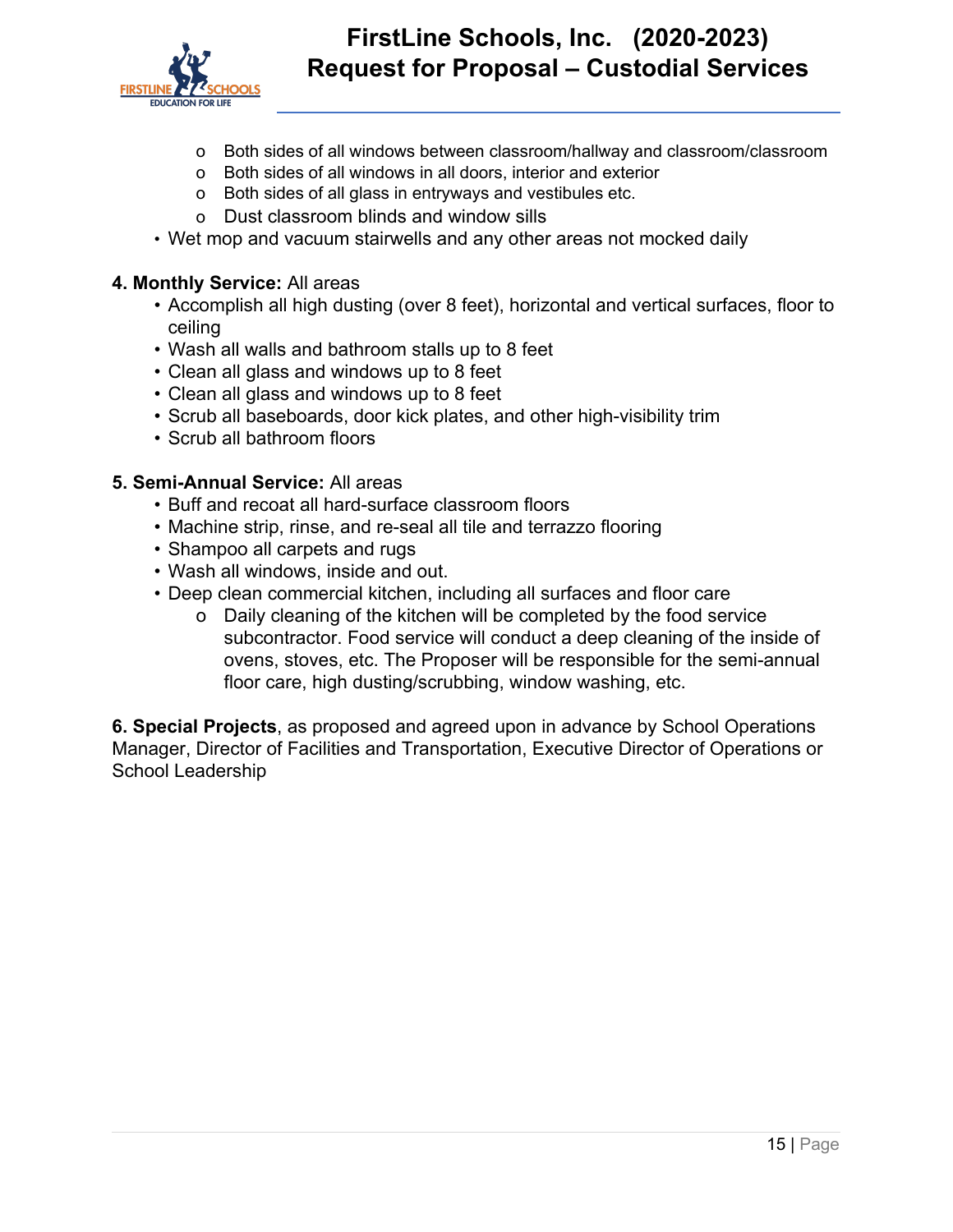

# **FirstLine Schools, Inc. (2020-2023) Request for Proposal – Custodial Services**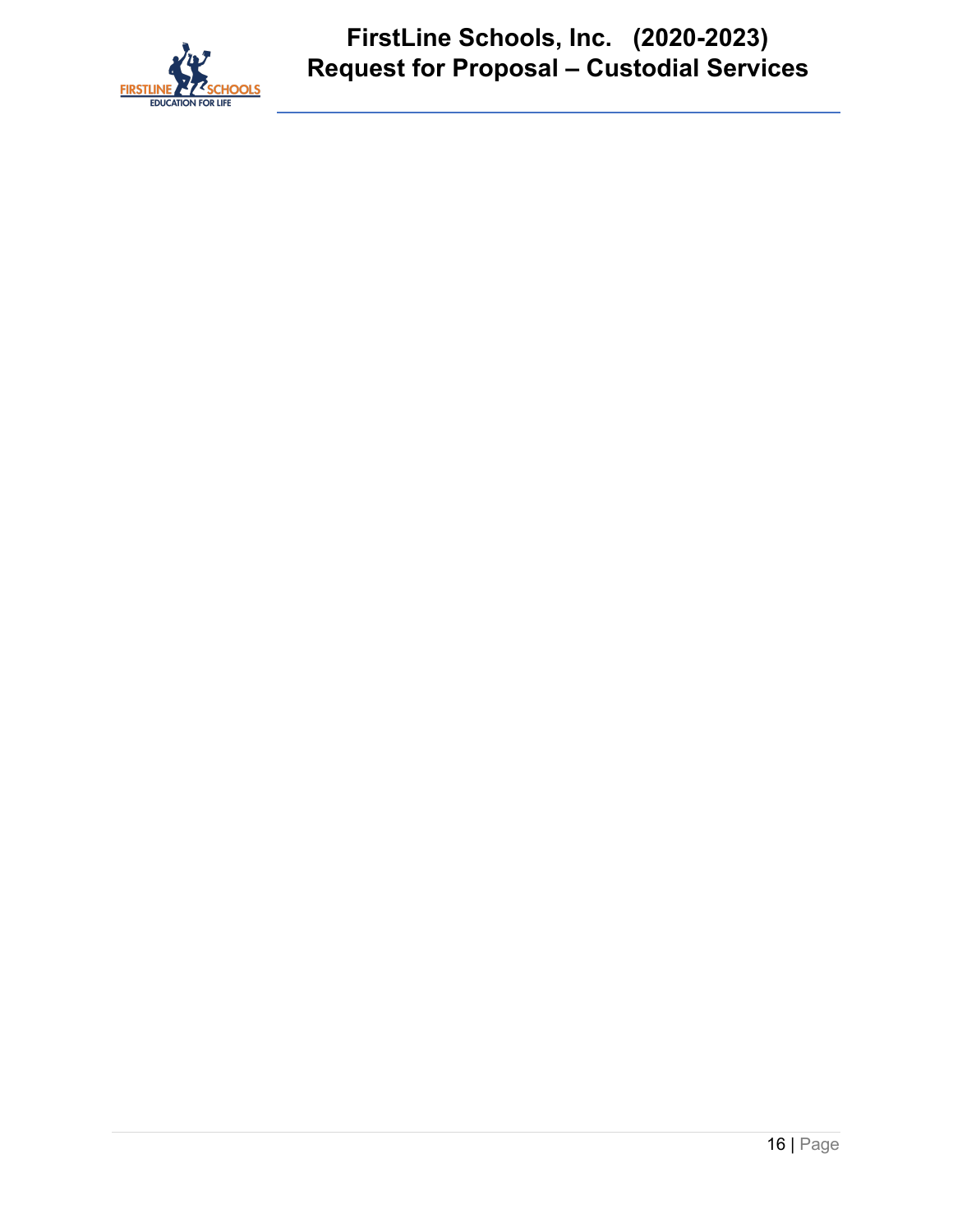

#### **RFP Bid Process**

**Walk-Through(s):** A walk-through of the school will occur immediately following the mandatory pre-bid meeting on **Wednesday, March 4 2020 at 9:00AM**. The walkthrough is not a mandatory requirement of this RFP but this will be the only opportunity you will have to visit the school sites prior to submitting a proposal.

**Submission:** The Proposer will submit the following by **Friday, March 27, 2020 at 2:00PM**:

• Original copy of all proposal documents, including checklist and all attachments, bound,

marked ORIGINAL and sealed in an envelope

- One additional hard copy of all documents
- One electronic copy of all documents (via email or USB device)

Submission should be delivered by mail or by hand to:

**Mr. Neil Williams, Director of Facilities and Transportation FirstLine Schools 300 N. Broad Street, Suite 207 New Orleans, LA 70119**

Any questions regarding this RFP should be directed to Neil Williams, Director of Facilities and Transportation, at [ndwilliams@firstlineschools.org](mailto:ndwilliams@firstlineschools.org) by **Friday March 13, 2020 at 2:00PM** Questions will be answered via a document on the RFP page of the [FirstLine](http://firstlineschools.org/rfps/) Schools website. An email, notifying the document has been posted and/or updated, will be set to all attendees of the mandatory pre-bid meeting.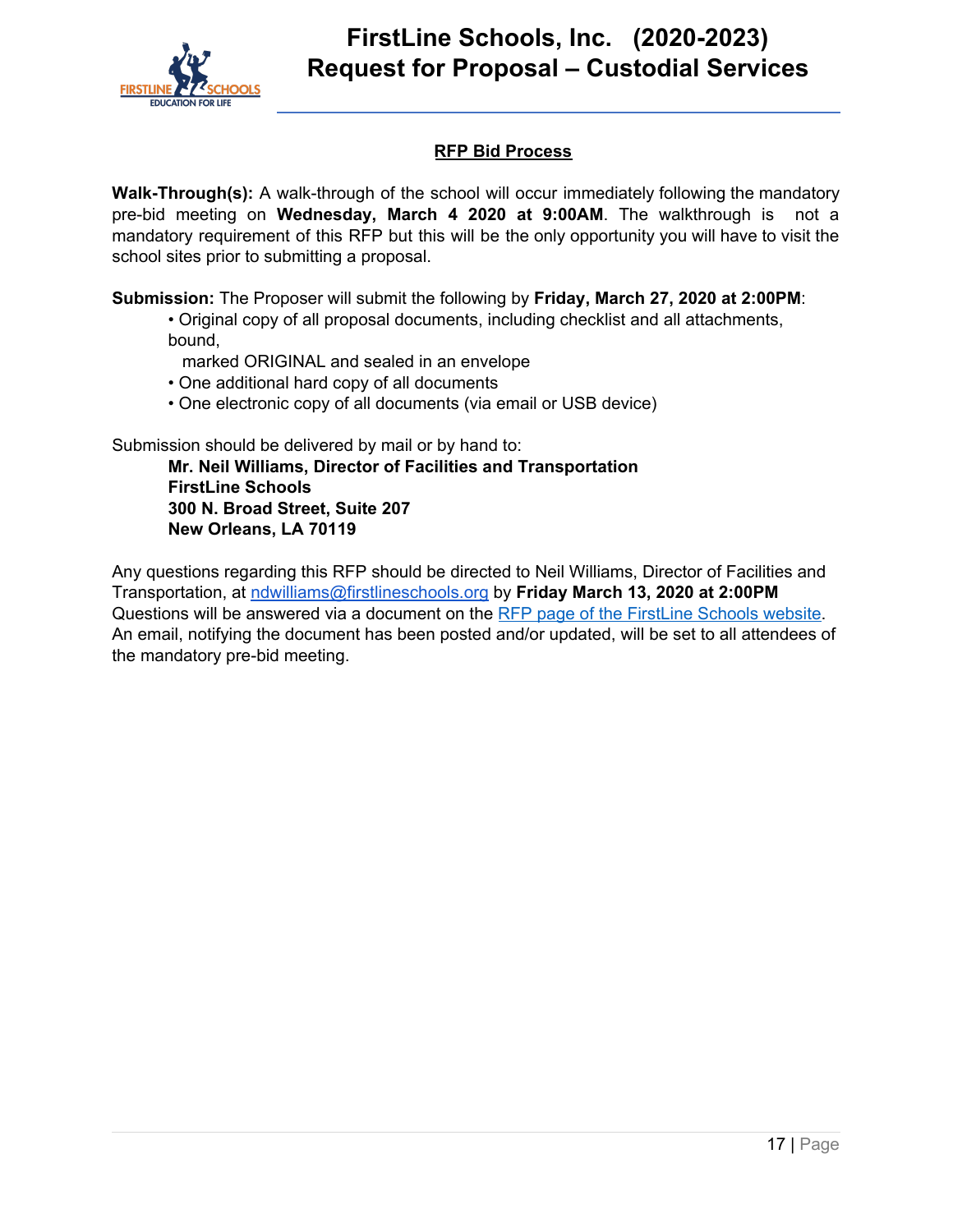

**Evaluation:** A variety of weighted criteria, given below, will be considered in evaluating proposals. This evaluation will be made based on information provided within the Proposal, by the Proposer during RFP specific presentations or negotiations, client references, and industry references.

| <b>Component</b>                         | <b>Scoring Scale</b>                                                                                                             | <b>Evaluation Criteria</b>                                                                                                                                                                                                                                                                                                                                                                               |
|------------------------------------------|----------------------------------------------------------------------------------------------------------------------------------|----------------------------------------------------------------------------------------------------------------------------------------------------------------------------------------------------------------------------------------------------------------------------------------------------------------------------------------------------------------------------------------------------------|
| <b>Proposal Quality</b>                  | 0-50 points                                                                                                                      | Award of a purchase order or contract is based on<br>the best value to FirstLine: quality, availability,<br>delivery, specifications, terms, conditions, and<br>fitness for the particular purpose.<br>When a solicitation requires an oral presentation,<br>submission of test samples, or inspection of<br>facilities, these factors are part of the component<br>evaluation.                          |
| <b>Price</b>                             | 0-30 points for each<br>(Price, Professional<br>References & Company<br>Financials)                                              | Lowest bid(s) receive 30 points; Highest bid(s)<br>receive 0 points; all other bids receive between 29<br>and 1 points.<br>The total cost may include unit price, delivery and<br>installation, and maintenance and cost of<br>operation as defined in the solicitation. If there is a<br>discrepancy between a unit price and its<br>extension, the unit price will prevail.                            |
| <b>Professional</b><br><b>References</b> | The highest score is 30<br>points; however,<br>applicants failing to<br>address a Component<br>entirely will receive a score     | Relevant professional experience, but no<br>expertise in project subject; between 5 and 10<br>years of specified expertise in project subject;<br>more than 10 years of expertise in specific project<br>subject.                                                                                                                                                                                        |
| Company<br><b>Financials</b>             | of zero.                                                                                                                         | Three years of most recent audited company<br>financials are requested. The audited financial<br>reports will be reviewed to determine if the<br>company has the financial capacity to perform the<br>work outlined in the contract.                                                                                                                                                                     |
| Headquarter<br>Location                  | 0-20 points each<br>Applicant has provided<br>verifiable evidence of<br>component described by the<br><b>Evaluation Criteria</b> | 20 Points: Principal of Business and Registered<br>Office in Orleans Parish as listed with the<br>Louisiana Secretary of State.<br>10 Points: Principal of Business and Registered<br>Office<br>the Greater New Orleans Area<br>in.<br>(Jefferson, Plaquemines, St. Bernard, St. Charles,<br>James, St. John the Baptist, and St.<br>St.<br>Tammany) as listed with the Louisiana Secretary<br>of State. |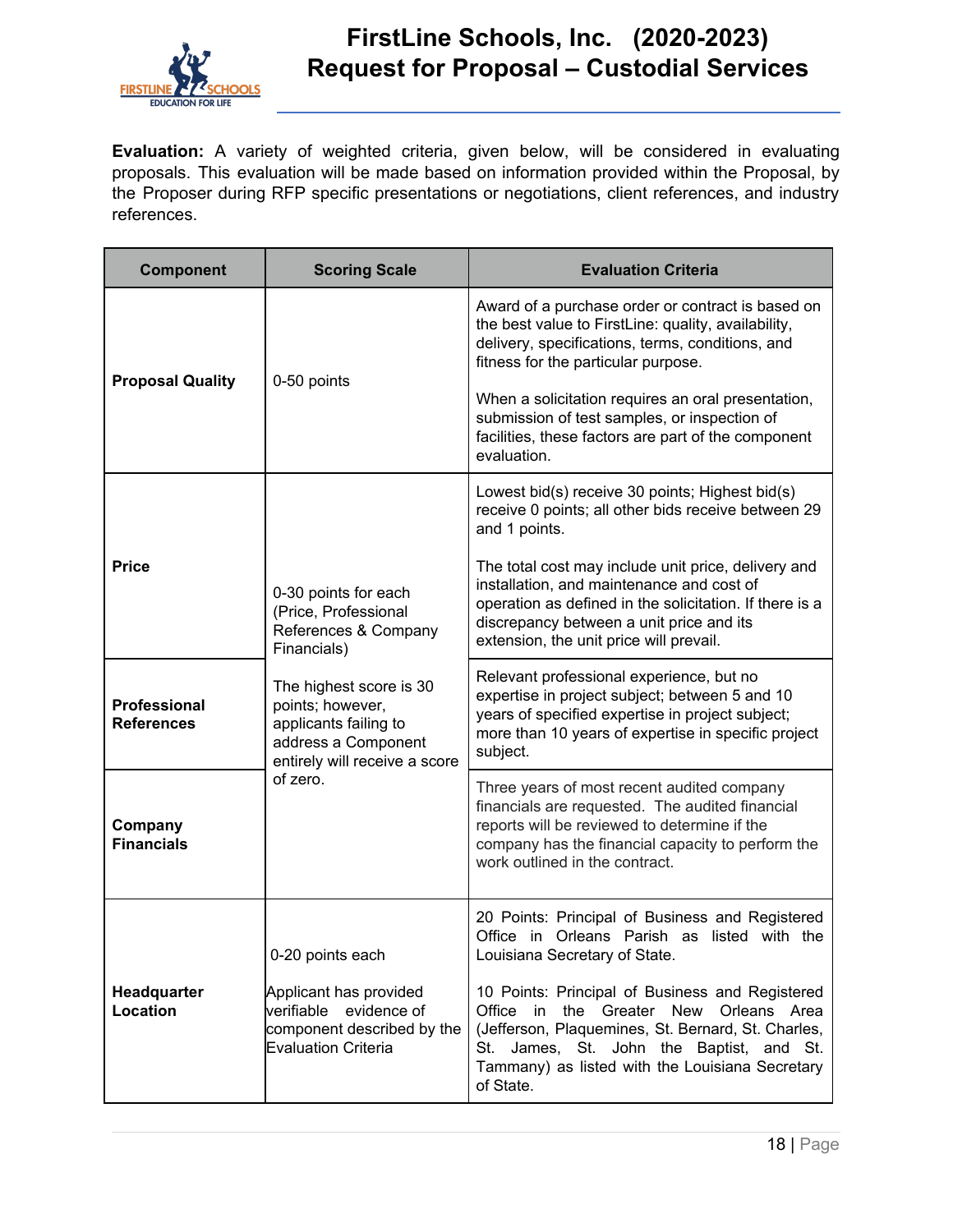

# **FirstLine Schools, Inc. (2020-2023) Request for Proposal – Custodial Services**

|                                                                                                                                             |                                                                                                       | 5 Points: Principal of Business and Registered<br>Office in Louisiana as listed with the Louisiana<br>Secretary of State.                                                                                                                                                                                                                                                                                                                                                                                                                  |
|---------------------------------------------------------------------------------------------------------------------------------------------|-------------------------------------------------------------------------------------------------------|--------------------------------------------------------------------------------------------------------------------------------------------------------------------------------------------------------------------------------------------------------------------------------------------------------------------------------------------------------------------------------------------------------------------------------------------------------------------------------------------------------------------------------------------|
| <b>State &amp; Local</b><br><b>Disadvantaged</b><br><b>Business</b><br><b>Enterprise and/or</b><br><b>Minority Owned</b><br><b>Business</b> |                                                                                                       | 20 Points: Certified DBE, a certificate issued by<br>the Department of Transportation, City of New<br>Orleans or other certifying agency must be<br>provided with the submission.<br>15 Points: Principal of Business (owns at least<br>51% interest and also controls management and<br>daily business operations), as listed with the<br>Louisiana Secretary of State, is a minority- or<br>women-owned business. We will require a copy<br>of the principal business owner(s) driver's license<br>or other state-issued identification. |
| <b>Executive</b><br><b>Resumes</b>                                                                                                          | 0-10 points for each                                                                                  | Consideration is also given to the applicants'<br>potential ability to perform successfully under the<br>terms and conditions and their past performance<br>record.                                                                                                                                                                                                                                                                                                                                                                        |
| <b>Community</b><br><b>Involvement</b>                                                                                                      | Applicant can successfully<br>demonstrate the<br>Component as described<br>by the Evaluation Criteria | Demonstrated organizational commitment to<br>programs or public service initiatives serving the<br>youth of New Orleans community relationships.                                                                                                                                                                                                                                                                                                                                                                                           |
| Innovation                                                                                                                                  |                                                                                                       | Proposal demonstrates innovative means and<br>methods.                                                                                                                                                                                                                                                                                                                                                                                                                                                                                     |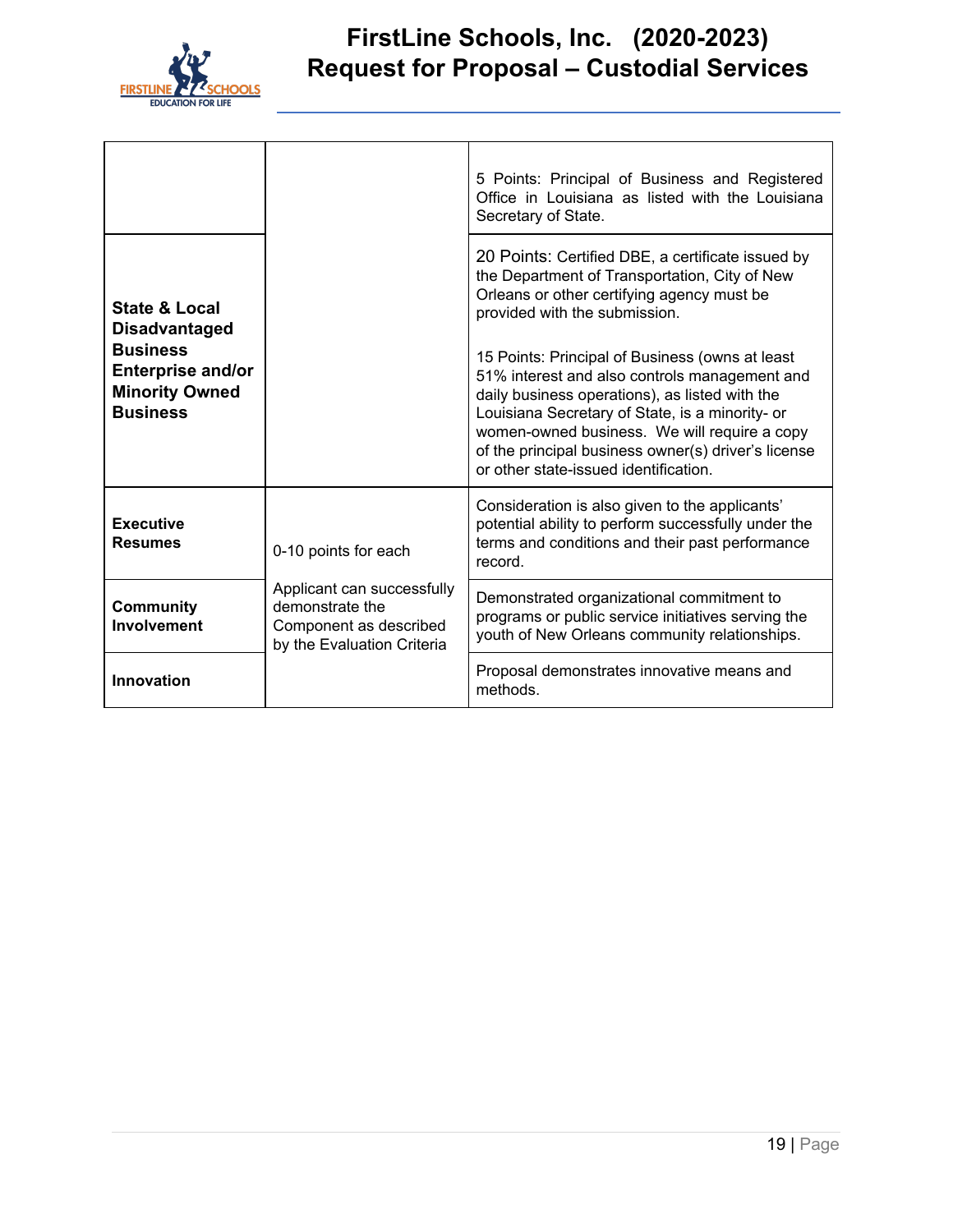

# **Proposal Requirements**

- 1. Executive Summary (2 pages maximum)
- 2. Company Overview/Fiscal Responsibility Summary
	- a. Experience in the education industry in New Orleans (Pre-K through College)
	- b. Cost-Containment Strategy
	- c. Organization Chart
	- d. Resumes of Key Contributors (bios will not be sufficient)
- 3. Organization Policies and Procedures
	- a. Employee Sourcing, Screening and Hiring Procedures
	- b. Frequency and type of background/drug checks performed
	- c. Staff Training/Professional Development Program
	- d. Pay and benefit information for employees
	- e. Safety and Security Program
- 4. Performance History & Preparedness for FirstLine
	- a. Proposer's references (minimum 3)
	- b. Summary of ability to take on the workload expected by the Proposer
- 5. Service Implementation Plan
	- a. Requirements as listed in this RFP: staffing, supplies, equipment etc.
- 6. Customer Service Proposal
	- a. Management/Supervision Structure
	- b. How the Proposer plans to monitor and measure service quality (schedule of inspections)
	- c. When/how the Proposer plans to keep clients informed of service quality (sample reports)
	- d. Contingency/Coverage plan for expected and unexpected absences or staff turnover
	- e. Plan for maintaining responsiveness/communication with FirstLine leadership team(s)
	- f. Other methods for ensuring high-quality customer service
- 7. Implementation/Transition Plan
	- a. Employee Recruiting and/or existing staff transition plan
	- b. Training/On-boarding Plan
	- c. Proposed Transition Timeline
- 8. Insurance Ability or Certificates (Requirements for insurance on Page 5 )
- 9. Service Proposal Pricing Sheet Attachment D (Both pages must be completed)
- 10. Contact Information/Bid Authorization Attachment E
- 11. Non Collusion Affidavit Attachment F
- 12. Responsibility Disclosures Attachment G
- 13. Checklist of Required Elements Attachment H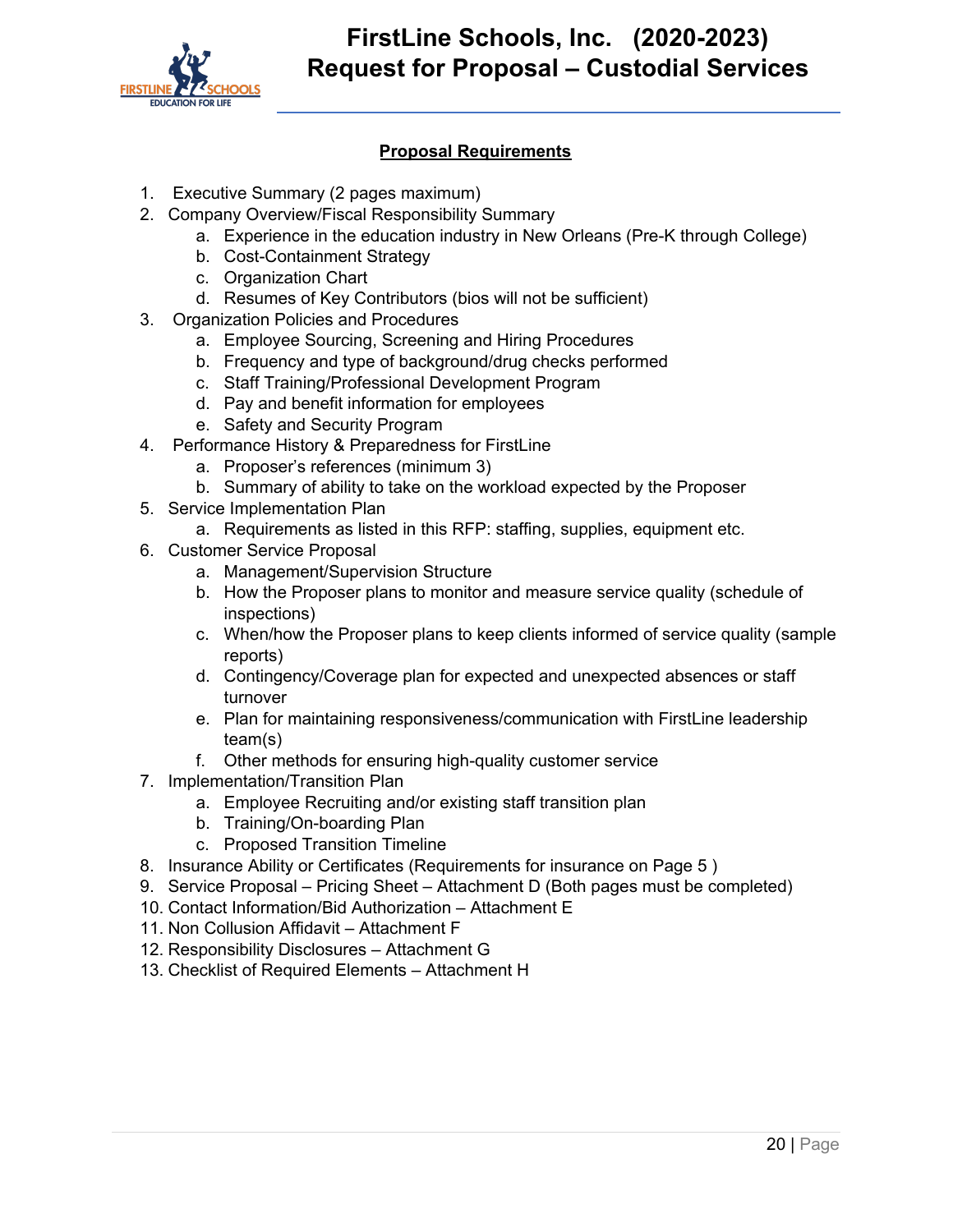

#### **ATTACHMENT A Page 1 of 2**

# **FIRSTLINE FACILITIES INFORMATION SHEET** *Subject to change*

|                                                                 | <b>Address</b>                           | <b>Square</b><br>Footage<br><b>Year Built</b> | <b>Enrollment</b><br><b>Student</b><br><b>Hours</b> | <b>School</b><br><b>Staff Staff</b><br><b>Hours</b> | <b>School Contact</b>                                                     |
|-----------------------------------------------------------------|------------------------------------------|-----------------------------------------------|-----------------------------------------------------|-----------------------------------------------------|---------------------------------------------------------------------------|
| <b>Samuel</b><br>Green<br><b>Charter</b><br><b>School</b>       | 2319 Valence St<br>New Orleans, 70115    | 53,532<br>1928                                | 510<br>7:00 am - 4:00 pm                            | 60<br>6:00 am - 6:00 pm                             | Shawn Wyatt<br>504-388-5948<br>swyatt@firstlineschools.org                |
| <b>Arthur</b><br><b>Ashe</b><br><b>Charter</b><br><b>School</b> | 1456 Gardena Dr<br>New Orleans, 70122    | 95,727<br>2012                                | 640<br>8:30 am - 6:00 pm                            | 90<br>7:30 am - 6:30 pm                             | <b>Catina Williams</b><br>504-444-5827<br>cwilliams@firstlineschools.org  |
| Langston<br><b>Hughes</b><br>Academy                            | 3519 Trafalgar St<br>New Orleans, 70119  | $~1$ 98,000<br>2008                           | 820<br>7:00 am - 4:00 pm                            | 90<br>$6:00$ am - $5:00$ pm                         | Deinira Angelain<br>504-330-9486<br>dangelain@firstlineschools.org        |
| <b>Phillis</b><br><b>Nheatley</b><br><b>Community</b><br>School | 2300 Dumaine St<br>New Orleans, 70119    | $~1$ 98,000<br>2014                           | 560<br>8:15 am - 6:00 pm                            | 90<br>7:00 am - 6:30 pm                             | Danyl Jackson<br>504-267-9054<br>adaliet@firstlineschools.org             |
| <b>FirstLine Live</b><br><b>Oak Charter</b><br><b>School</b>    | 3128 Constance St.<br>New Orleans, 70115 | 84,771<br>~1913                               | 400<br>7:00 am $-$ 4:00 pm                          | 80<br>$6:30$ am - 4:30 pm                           | <b>Timothy Phillips</b><br>504-941-1694<br>tphillips@firstlineschools.org |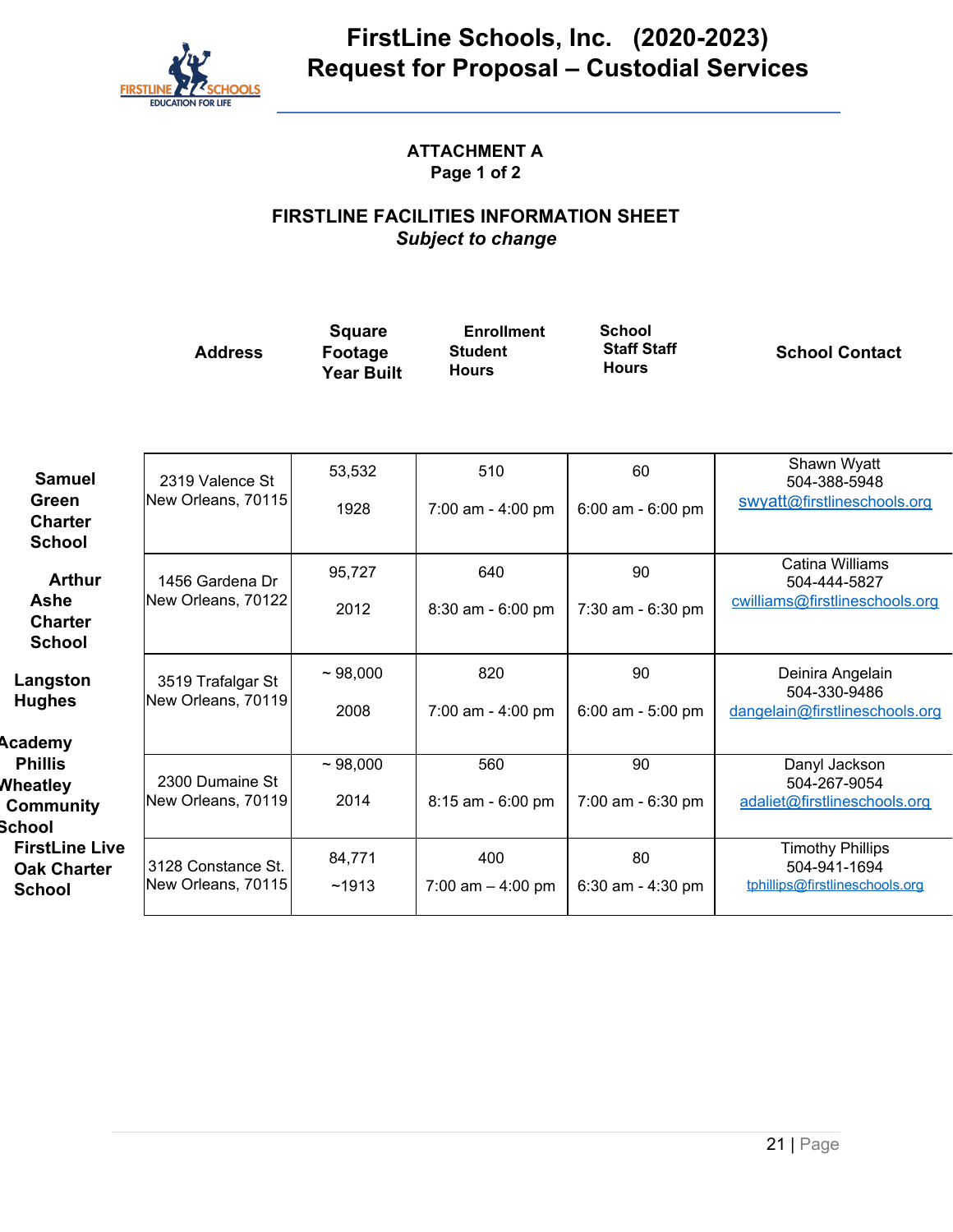

**ATTACHMENT A Page 1 of 2**

**FIRSTLINE SCHOOLS DRAFT CALENDAR 2020-2021 School Year**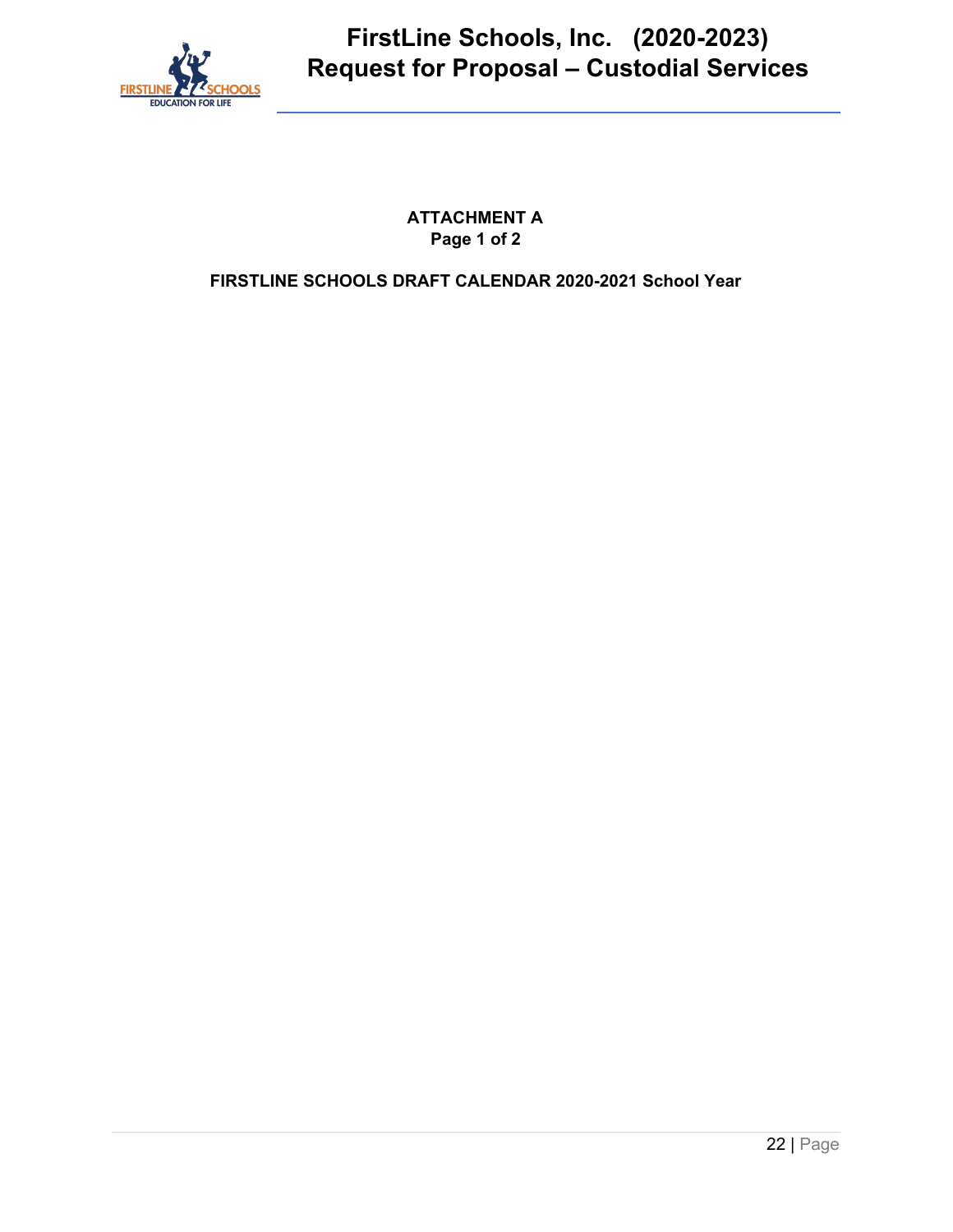

|                                                                                                                                                                                                                                                                                                                                                                                                                                                                                                                                                                                                                                                                                                                                                                                                                                                                                                                                                          | <b>FIRSTLINESCHOOLS</b><br>2020 - 2021 K-8. Common School Calendar<br>2/17/2020                                                                                                                                                                                                                                                                                                                                                                                                                                                                                                                                                                                                                                                                                                                                                                      |                                                                                                                                                                                                                                                                                                                                                                                                                                                                                                                                                                                                                                                                                                                                                                                                                       |
|----------------------------------------------------------------------------------------------------------------------------------------------------------------------------------------------------------------------------------------------------------------------------------------------------------------------------------------------------------------------------------------------------------------------------------------------------------------------------------------------------------------------------------------------------------------------------------------------------------------------------------------------------------------------------------------------------------------------------------------------------------------------------------------------------------------------------------------------------------------------------------------------------------------------------------------------------------|------------------------------------------------------------------------------------------------------------------------------------------------------------------------------------------------------------------------------------------------------------------------------------------------------------------------------------------------------------------------------------------------------------------------------------------------------------------------------------------------------------------------------------------------------------------------------------------------------------------------------------------------------------------------------------------------------------------------------------------------------------------------------------------------------------------------------------------------------|-----------------------------------------------------------------------------------------------------------------------------------------------------------------------------------------------------------------------------------------------------------------------------------------------------------------------------------------------------------------------------------------------------------------------------------------------------------------------------------------------------------------------------------------------------------------------------------------------------------------------------------------------------------------------------------------------------------------------------------------------------------------------------------------------------------------------|
| July 2020<br>Sun<br>Mon<br>Sat<br>Tue<br>Wed<br><b>Jhu</b><br>Fri<br>$\overline{30}$<br>ī<br>$\overline{2}$<br>$\overline{3}$<br>Т.<br>$\sim 1$<br>$\cdot$<br>6<br>8<br>9<br>$\overline{10}$<br>$-11$<br>$\overline{7}$<br>45<br>÷.<br>Lessonvillipused<br>13<br>17<br>$^{19}$<br>$\frac{1}{2}$<br>14<br>15<br>16<br>F.<br>39<br>$\frac{25}{1}$<br>20<br>21<br>22<br>23<br>24<br>26<br>27<br>28<br>29<br>30<br>31<br>$\frac{1}{2}$                                                                                                                                                                                                                                                                                                                                                                                                                                                                                                                       | New to FirstLine: July 13th start<br>July 20: Returning staff start                                                                                                                                                                                                                                                                                                                                                                                                                                                                                                                                                                                                                                                                                                                                                                                  | Legend<br>Schoolbased PD<br>Navorkbased PD<br>Entyrclass                                                                                                                                                                                                                                                                                                                                                                                                                                                                                                                                                                                                                                                                                                                                                              |
| August 2020<br>Fri<br>Sun<br>$M \times n$<br>Wed<br><b>Thu</b><br>Sat<br>Tue<br>28<br>$\overline{29}$<br>30<br>27<br>28<br>31<br>ţ<br>PO.<br>PD<br>PD.<br>os.<br>PD.<br>$\mathbf{z}$<br>B<br>3<br>$\overline{A}$<br>$\epsilon$<br>$\overline{a}$<br>7<br>÷,<br>P <sub>O</sub><br>$\frac{1}{2}$<br>10<br>71<br>16<br>12<br>ï<br>×<br>i.<br>¥<br>$\frac{36}{16}$<br>$\overline{21}$<br>17<br>18<br>19<br>.<br>.<br>.<br>$\mathbf{u}$<br>ii.<br>12<br>$\overline{\mathbf{u}}$<br>21<br>24<br>$\overline{\mathcal{R}}$<br>$\overline{26}$<br>$\overline{28}$<br>$-20$<br>P,<br>t<br>$\overline{u}$<br>u<br>is.<br>M<br>$\overline{31}$<br>88<br>91                                                                                                                                                                                                                                                                                                           | Sept<br>2020<br>xmbel<br>Sun<br>Mon<br>Thu<br>Fri<br>Tue<br>Wed<br>$\overline{30}$<br>31<br>$\overline{a}$<br>$\overline{4}$<br>1<br>Đ<br>30<br>n<br>23<br>$^{24}$<br>$\cdot$ 6<br>$\overline{\mathbf{R}}$<br>11<br>$\overline{42}$<br>7<br>PO.<br>21<br>27<br>or Dr<br>$-13$<br>14<br>$\overline{15}$<br>18<br>79<br>72<br>$_{25}$<br>3a<br>32<br>$20$<br>25<br>$\frac{20}{10}$<br>21<br>22<br>$\overline{23}$<br>32<br>34<br>28.<br>gy.<br>$\overline{29}$<br>$\overline{\mathbb{Z}}$<br>$\overline{2R}$<br>জ<br>7<br>3<br>32<br>33<br>42<br>PD Days<br>$\ddot{\text{o}}$<br># Instructional Days:<br>19                                                                                                                                                                                                                                           | <b>Octobar</b><br>2020<br><b>Sun</b><br>Mon<br>Wed<br>Tue<br>Thu<br>Fn<br>Sat<br>28<br>29<br>$\overline{\mathbf{30}}$<br>.27<br>$\overline{2}$<br>12<br>55<br>42<br>ú<br>t.<br>$\overline{\mathbf{s}}$<br>$\overline{6}$<br>$\overline{9}$<br>hт<br>ø<br>$\mathbf{u}$<br>u<br>$\mathbf{r}$<br>12<br>13<br>14<br>16<br>ù<br>$\overline{\mathbf{a}}$<br>$\ddot{a}$<br>$\overline{21}$<br>$\overline{23}$<br>18.<br>19<br>20<br>śs<br>21<br>12<br>14<br>25.<br>26<br>$\overline{27}$<br>$\overline{2}$<br>$\overline{30}$<br>31<br>55<br>14<br>ø<br>55<br>PD Days:<br># Instructional Days<br>16<br>ó                                                                                                                                                                                                                    |
| PD Days<br><b># Instructional Days:</b><br>16<br>$\overline{\epsilon}$<br>Early release:<br>$\epsilon$<br>Full days:<br>10<br>November 2020<br>Sun<br><b>Mon</b><br>Tue<br>Wed<br><b>Jhu</b><br>Fri<br>Sat<br>$\overline{2}$<br>$\frac{1}{2}$<br>$\overline{26}$<br>$\overline{25}$<br>$\overline{\mathbf{x}}$<br>$\frac{3}{2}$<br>S<br>si.<br>st<br>$\mathbf{a}$<br>$\mathbf{a}$<br>$\frac{1}{2}$<br>Ħ<br>$\overline{2}$<br>$\overline{3}$<br>6<br>bb)<br>i.<br>e.<br>53<br>$\cdot$ a<br>-14<br>Ŧ<br>10<br>$\overline{11}$<br>13<br>9<br>$\alpha$<br>ss.<br>o.<br>$\alpha$<br>. 15<br>16<br>17<br>18<br>$\overline{20}$<br>$\frac{24}{1}$<br>÷<br>ø<br>$\overline{\mathfrak{a}}$<br>73<br>z<br>$\frac{1}{22}$<br>$\overline{23}$<br>24<br>$\overline{25}$<br>$\overline{z}$<br>$\frac{28}{1}$<br>Thanksgiving Holiday - No School<br>pq<br>÷<br>30<br>PD Bays:<br># Instructional Days:<br>16<br>$\overline{1}$<br>Holidays:<br>$\overline{\mathbf{z}}$ | Early release<br>$\Delta$<br>Holidays:<br><b>TAN</b><br>Full days<br>16<br><b>December</b><br>2020<br>Sun  <br><b>Mon</b><br>Tue<br>Wed<br><b>Thu</b><br>Fri<br>Sat<br>30<br>$\ddot{\cdot}$<br>$\mathbf{z}$<br>$\overline{15}$<br>żę<br>$\mathbf{R}$<br>12<br>$\frac{1}{2}$<br>$\overline{ }$<br>42<br>8<br>$\overline{11}$<br>∷<br>os:<br>$\alpha$<br>żi.<br>$\mathbf{r}$<br>Æ<br>14<br>15<br>1B<br>19<br>16<br>34<br>is.<br>ze<br>u.<br>16<br>$\alpha$<br>21<br>$\overline{23}$<br>25<br>26<br>22 <sub>2</sub><br>Winter Bre<br>$\frac{1}{2}$<br>28<br>29<br>30<br>31<br>$\overline{1}$<br>$\ddot{\cdot}$<br>Winter Break<br>PD Days<br><b># Instructional Days:</b><br>15<br>$\Omega$<br>10<br>Holidays:                                                                                                                                          | o<br>Holidays:<br>Early release<br>$\frac{3}{12}$<br>Full days:<br>January 2021<br><b>Sun</b><br>Mon<br>Tue<br>Wed<br><b>Jhu</b><br>Fri<br>Sat<br>3<br>$\cdot$ $\overline{\mathbf{z}}$<br>÷,<br>$\overline{\mathbf{a}}$<br>4<br>$\overline{\phantom{a}}$<br>$\overline{\mathbf{8}}$<br>: 5<br>io.<br>is.<br>$\mathbf{u}$<br>$\overline{12}$<br>$\overline{11}$<br>12<br>15<br>76<br>$10 -$<br>13<br>in.<br>54<br>16<br>$\overline{v}$<br>$\overline{\mathcal{P}}$<br>$\overline{17}$<br>18<br>19<br>$\overline{2}$<br>eq.<br>28<br>wı<br>ULK DE,<br>32<br>\$b<br>$\frac{24}{1}$<br>$\overline{25}$<br>$\overline{26}$<br>$\overline{z}$<br>30<br>us.<br>iia<br>104<br>v.<br>31.<br>Instructional Days<br>18<br>PD Days:<br>×.<br>Enrly release:<br>$\Delta$<br>Holidays:<br>$\overline{2}$<br>Full days:<br>$14^{12}$ |
| Early release:<br>Full days:<br>$\begin{smallmatrix}3&&&&2\\&12\end{smallmatrix}$<br>February 2021<br>Sun<br><b>Mon</b><br>Tue<br>Wed<br>Thu<br>Fri<br>Sat<br>$\frac{24}{1}$<br>$\overline{25}$<br>$\frac{30}{1}$<br>$\overline{\alpha}$<br>27<br>$\overline{\mathbf{z}}$<br>184<br>2/2<br>113<br>me<br>$rac{37}{1}$<br>$\ddot{\cdot}$<br>$\overline{a}$<br>m<br>m<br>$\cdot$<br>-13<br>B<br>$\overline{9}$<br>10<br>19<br>115<br>74<br>15<br>$\overline{16}$<br>T.<br>20<br>ī,<br>٠<br>$\frac{24}{11}$<br>22<br>23<br>24<br>$\overline{\mathbf{z}}$<br>$\overline{z}$<br>25<br>117<br>i it<br>196<br>$\overline{\mathbf{Q}}$<br>PD Days<br>Halidays<br>N Instruct<br>Early reli<br>š<br>Full days:<br>á<br>hterims<br>TBD                                                                                                                                                                                                                               | Early release<br>Full days<br>Interim 2:<br>$\frac{3}{12}$<br><b>TRD</b><br><b>March 2021</b><br><b>Sun</b><br>Mon<br>Tue<br>Wed<br>Thu<br>Fri<br>Sat<br>$\ddot{\cdot}$ : 4<br>$\overline{\mathbf{z}}$<br>3<br>5<br>ŧ<br>$\frac{1}{2}$<br>321<br>$\overline{m}$<br>123<br>125<br>$\overline{12}$<br>Ē<br>$\frac{43}{12}$<br>ţ<br>10<br>a<br>126<br>$\overline{w}$<br>92<br>g,<br>$\overline{\partial}$<br>$\overline{14}$<br>15<br>16<br>$\overline{1}$<br>19<br>pq<br>18<br>121<br>$\overline{\mathfrak{m}}$<br>$\sigma$<br>us.<br>श<br>$\overline{22}$<br>$\overline{23}$<br>$\overline{24}$<br>$\overline{26}$<br>24<br>120<br>13Z<br>82<br>148<br>國<br>29<br>30<br>31<br>$\overline{ }$<br>ier<br>12<br>w<br>PD Days<br>$\mathfrak{o}$<br><b># Instructional Days:</b><br>$_{24}$<br>Holidays:<br>6<br>Early release:<br>$\overline{\mathbf{x}}$ | <b>April 2021</b><br>Sun<br>Mon<br>Tue<br>Wed<br><b>Thu</b><br>Fri<br>Sat<br>$\cdot$ 29<br>.38<br>$\frac{1}{2}$<br>$\frac{1}{2}$ 31<br>$\frac{1}{2}$<br>$\mathbf{r}$<br>141<br>143<br>3 <sup>2</sup><br>110<br>110<br>111<br>ti<br>s<br>E<br>nite.<br>.<br>ser.<br>sa<br>140<br>$\overline{12}$<br>13<br>16<br>$11-$<br>14<br>182<br>m.<br>151.<br>153<br>18<br>$\overline{19}$<br>$\overline{20}$<br>$\overline{21}$<br>$\overline{23}$<br>-24<br>164<br>si.<br><b>Sec</b><br>a.<br>÷<br>26<br>27<br>28<br>29<br>30<br>25.<br>.<br>.<br>w.<br>is.<br>os.<br>$\overline{\rm{m}}$<br>ú<br><b>W</b> Instructional Days<br>Early release:<br>PD Days:<br>Paper bosed test:<br>$\overline{a}$<br>$\frac{16}{2}$<br>Hay 1-5<br><b>Holidays:</b><br>à<br>Full days:<br>14                                                   |
| <b>May 2021</b><br>Sun<br>Mon<br>Fri<br>Sat<br>Tue<br>Wed<br>Thu<br>$\frac{1}{2}$<br>$\overline{a}$<br>7<br>3<br>a.<br>iss<br>166<br>m<br>$\cdot$ q<br>10<br>$\overline{11}$<br>$\overline{14}$<br>$-15$<br>12<br>vr.<br>170<br>(1)<br>va-<br>$\frac{1}{22}$<br>$\frac{16}{16}$<br>$\overline{17}$<br>18<br>$\overline{21}$<br>19<br>۰,<br><b>vt</b><br>24<br>175<br>174.<br>$\overline{23}$<br>$\overline{24}$<br>20<br>$\overline{\mathbf{z}}$<br>$\overline{26}$<br>$\overline{28}$                                                                                                                                                                                                                                                                                                                                                                                                                                                                   | Full da<br>19<br>June 2021<br>Sun<br>Mon<br>Thu<br>Fri<br>Sat<br>Tue<br>Wed<br>. 30<br>31<br>21<br>$\overline{\mathbf{a}}$<br>4<br>H<br>Leadership<br>8 <sup>1</sup><br>9<br>$\overline{42}$<br>$\frac{1}{2}$<br>$\overline{\mathbf{r}}$<br>10<br>$\overline{11}$<br>Leadership week<br>36<br>$\overline{13}$<br>14<br>15<br>$\overline{16}$<br>17<br>19<br>18                                                                                                                                                                                                                                                                                                                                                                                                                                                                                       | <b>July 2021</b><br>Sun<br>Mon<br>Fri<br>Sat<br>Tue<br>Wed<br>Thu<br>$\overline{28}$<br>$\overline{29}$<br>$\overline{\mathbf{30}}$<br>73<br>ņ<br>4<br>3<br>ß.<br>$\overline{7}$<br>$\overline{\mathbf{8}}$<br>- 38<br>$\overline{\mathbf{5}}$<br>9<br>74<br>Office<br>Color<br>Les de raisip week<br>13<br>14<br>$\overline{\mathcal{M}}$<br>i1.<br>12<br>15<br>16<br>t,<br>ŧ                                                                                                                                                                                                                                                                                                                                                                                                                                        |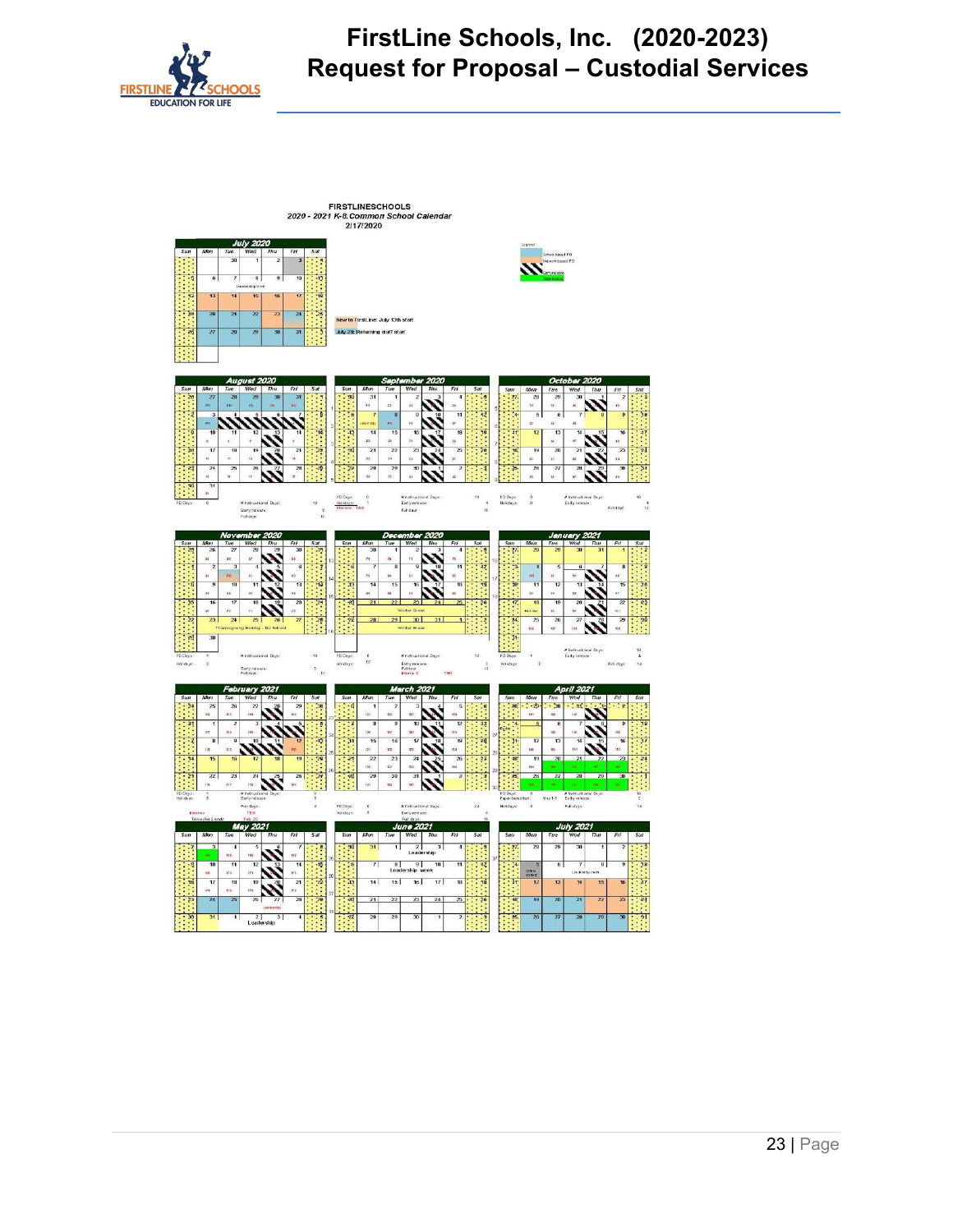

# **ATTACHMENT B Page 1 of 2**

#### **Vendor Background Checks at FirstLine Schools**

**We are required to have a background check on all vendors that will work with our students and/or have unsupervised access to our students. For more [information,](http://www.louisianabelieves.com/docs/school-choice/faq---background-check.pdf?sfvrsn=2) please go here.**

**Background checks to be used, according to vendor's role and level of authority (see below chart for details, custodial staff are considered level "V3"):**

- LobbyGuard (See [http://lobbyguard.com/k-12-education-school-safety/\)](http://lobbyguard.com/k-12-education-school-safety/)
- Sex Offender Registry

Employment Research Services (ERS) online background check • 7-year Criminal History Search

- Social Security Search (shows past addresses)
- Child Abuse Search
- Sex Offender Search

Louisiana State Police Bureau of Criminal [Identification](https://drive.google.com/file/d/0B4SABbWt3vfNNmcwSWpmb0tyMm8/view) and Information

- State Criminal History Record
- Federal Criminal History Record- FBI Report
- National Criminal History Record

**Background check results remain in effect for 3 years, with the vendor's written agreement that the vendor will notify FirstLine if criminal status changes for any reason.**

#### **Guidelines for Disqualification (includes, but is not limited to)**

- **Conviction of any of the criminal offenses listed in the Louisiana Child [Protection](http://www.legis.la.gov/legis/law.aspx?d=79264) Act**
- Registered sex offenders
- Criminally found guilty of or pled nolo contendere to a charge of child abuse or neglect
- Pending charge of child abuse on a case-by-case basis
- •Conviction or a plea of nolo contendere to any felony

•Conviction or plea of no contest to any misdemeanor that indicates the individual may pose a threat to

the integrity or safety of the school environment

•Currently on probation for offenses that indicate the individual may pose a threat to the integrity or

safety of the school environment will be further reviewed by HR

•A pattern of criminal charges and arrests, even if they were dismissed, which cause concern that the

individual may pose a threat to the integrity or safety of the school or school environment Intentionally falsifying any information or documents submitted during the employment application

process

| Vendor Type                                                                                             | <b>Background Check</b><br>Required | Cost to Vendor |
|---------------------------------------------------------------------------------------------------------|-------------------------------------|----------------|
| <b>V0: No Student Contact, off-site</b><br>vendors (e.g. works out of office<br>and not in our schools) | • No background check required      | \$0            |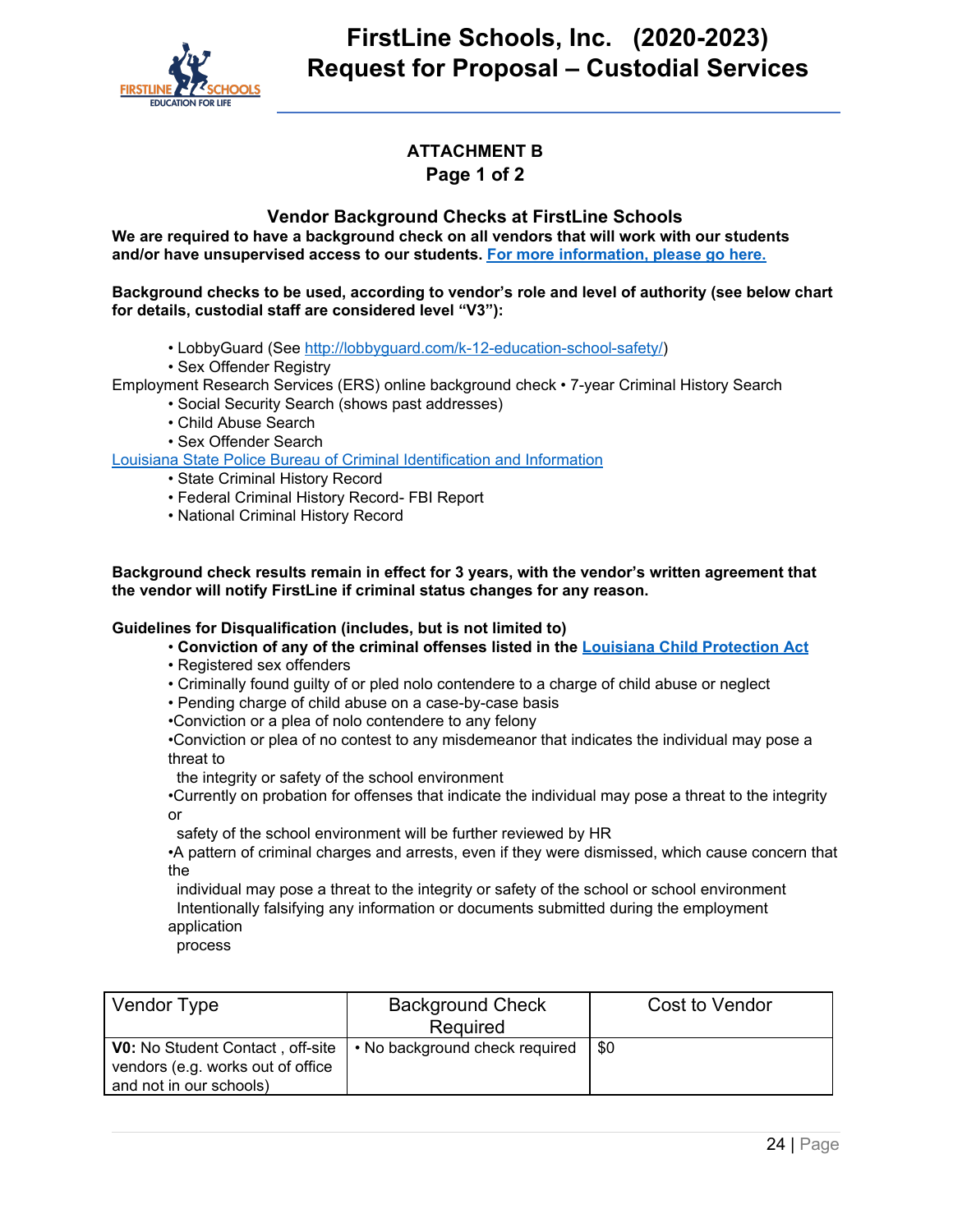

| <b>V1: Assisting-Provides</b><br>services while a school<br>employee is present, such as in<br>a classroom or school office.<br>Does not handle money and is<br>never left alone with a student                                       | • Must provide a state issued id<br>to be scanned by LobbyGuard<br>each time individual enters<br>school building.                                                                                  | \$0                                              |
|---------------------------------------------------------------------------------------------------------------------------------------------------------------------------------------------------------------------------------------|-----------------------------------------------------------------------------------------------------------------------------------------------------------------------------------------------------|--------------------------------------------------|
| V2: Limited authority- Vendor<br>who is responsible for a group of<br>children, but is always within<br>eyesight of a school employee<br>and is never in direct or sole<br>supervisory or decision-making<br>authority over students. | • All of the above, and must be<br>cleared by ERS online<br>background check prior to<br>working in our building (2-3 day<br>process).                                                              | \$30-70 depending on number of<br>past zip codes |
| V3: Authority- Vendor who will<br>have unsupervised access to or<br>authority over students. Ex: bus<br>drivers, cafeteria workers,<br>custodial staff, facilities<br>maintenance staff.                                              | • All of the above (except for<br>ERS online background check),<br>and a fingerprint background<br>check through the Louisiana<br>State Police Bureau of Criminal<br>Identification and Information | $$42.50 + cost of fingerprinting$                |

NOTE: Vendors are NEVER allowed to transport students in any vehicle other than via a formal contract (school bus or van).

NOTE: Vendors at all tiers are not allowed to be one-on-one with a student without being within eyesight of a school employee.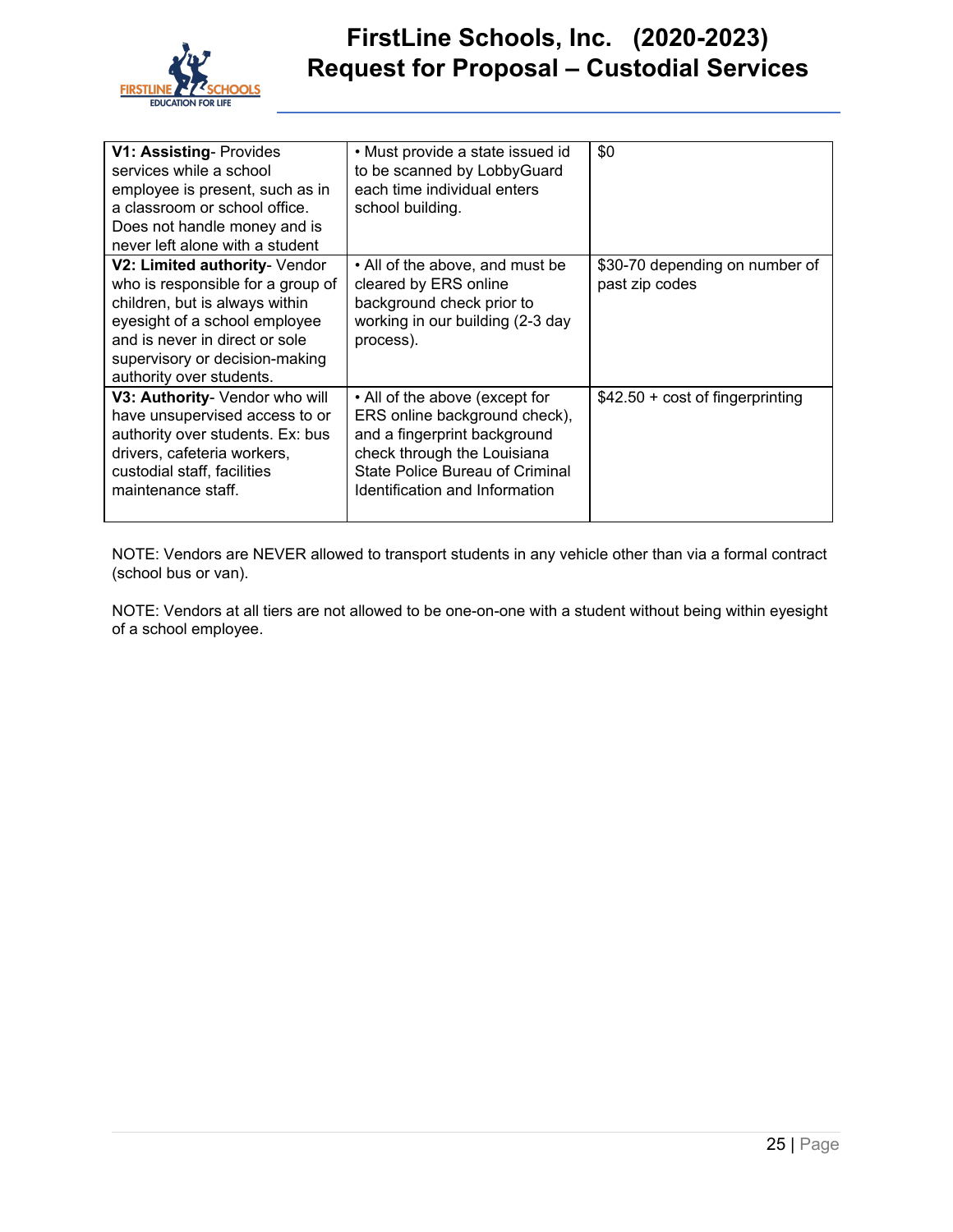

### **ATTACHMENT C Page 1 of 2**

#### **APPA Levels of Cleaning**

**APPA:** The Association of Physical Plant Administrators (The Association of Higher Education Facilities Officers) was founded in 1914 and is dedicated to the maintenance, protection, and promotion of quality education facilities. It is the organization which sets the standards for custodial and maintenance rates for higher education facilities. This includes the Levels of Cleaning detailed below.

The levels of cleaning are noted in descending order and represent the amount of effort expended. The amount of effort was calculated by frequencies. As the frequencies increase, so also does the level of service or cleaning.

#### Level 1 – Orderly Spotlessness

Level 1 establishes cleaning at the highest level. It was developed for the corporate suite, the donated building, or the historical focal point. This is show-quality cleaning for that prime facility.

• Floors and base moldings shine and /or are bright and clean; colors are fresh. There is no buildup in corners or along walls.

• All vertical and horizontal surfaces have a freshly cleaned or polished appearance and have no accumulation of dust, dirt, marks, streaks, smudges, or fingerprints. Lights all work and fixtures are clean.

• Washroom and shower tile and fixtures gleam and are odor-free. Supplies are adequate.

• Trash containers and pencil sharpeners are empty, clean, and odor-free.

#### Level 2 – Orderly Tidiness

Level 2 is the level at which cleaning should be maintained. Lower levels for restrooms, changing/locker rooms, and similar type facilities are not acceptable.

• Floors and base moldings shine and/or are bright and clean. There is no buildup in corners or along walls. But there can be up to two days worth of dust, dirt, stains or streaks.

• All vertical and horizontal surfaces are clean, but marks, dust smudges and fingerprints are noticeable upon close observation.

• Restroom and shower tile and fixtures gleam and are odor-free. Supplies are adequate.

• Trash containers and pencil sharpeners are empty, clean, and odor-free.

#### Level 3 – Causal Inattention

This level reflects the first budget cut, or some other staffing-related problem. It is a lowering of normal expectations. While not totally acceptable, it has yet to reach an unacceptable level of cleanliness.

• Floors are swept clean, but upon close observation dust, dirt and stains, as well as a buildup of dirt, dust and/or floor finish in corners and along walls, can be seen.

• There are dull spots and/or matted carpet in walking lanes, and streaks and splashes on base molding.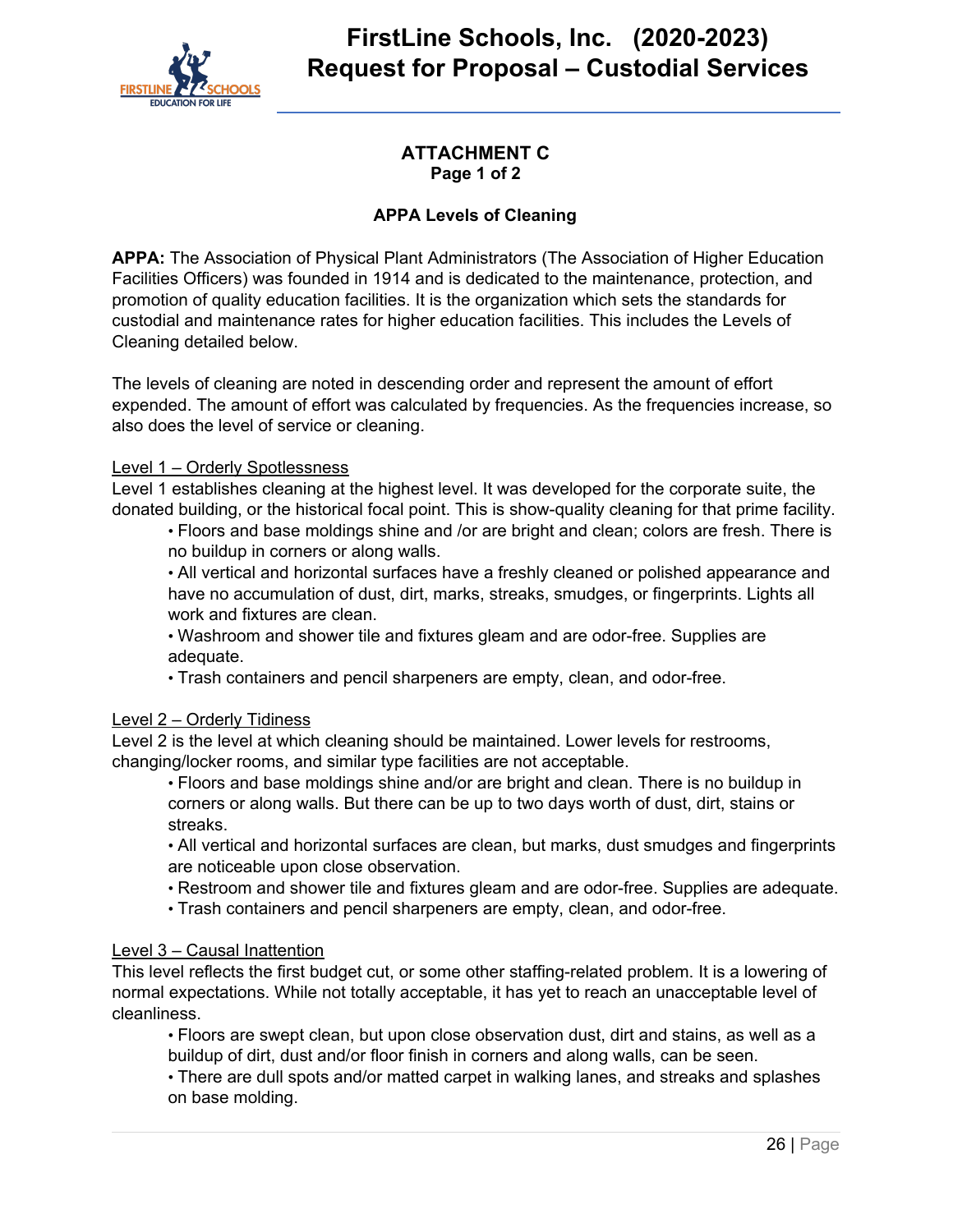

• All vertical and horizontal surfaces have obvious dust, dirt, marks, smudges, and fingerprints.

- Lamps all work and fixtures are clean.
- Trash containers and pencil sharpeners are empty, clean, and odor-free.

#### Level 4 – Moderate Dinginess

Level 4 reflects the second budget cut, or some other significant staffing-related problem. Areas are becoming unacceptable. People are being to accept an environment lacking normal cleanliness. In fact, the facility begins to constantly look like it requires a good "spring cleaning".

• Floors are swept clean but are dull. Colors are dingy, and there is an obvious buildup of dust, dirt and/or floor finish in corners and along walls. Molding is dull and contains streaks and splashes.

• All vertical and horizontal surfaces have conspicuous dust, dirt, smudges, fingerprints, and marks that will be difficult to remove.

• Less than 5 percent of lamps are burned out, and fixtures are dingy.

• Trash containers and pencil sharpeners have old trash and shavings. They are stained and marked. Trash containers smell sour.

#### Level 5 – Unkempt Neglect

This is the final and lowest level. The trucking industry would call this "just-in-time cleaning". The facility is always dirty, with cleaning accomplished at an unacceptable level.

• Floors and carpets are dirty and have visible wear and/or pitting. Colors are faded and dingy, and there is a conspicuous buildup of dirt, dust, and/or floor finish in corners and along walls. Base molding is dirty, stained, and streaked. Gum, stains, dirt, dust balls, and trash are broadcast.

• All vertical and horizontal surfaces have major accumulations of dust, dirt, smudges, and fingerprints, as well as damage. It is evident that no maintenance or cleaning is done on these surfaces.

• More than 5 percent of lamps are burned out, and fixtures are dirty with dust ball and flies.

• Trays containers and pencil sharpeners overflow. They are stained and marked. Trash containers smell sour.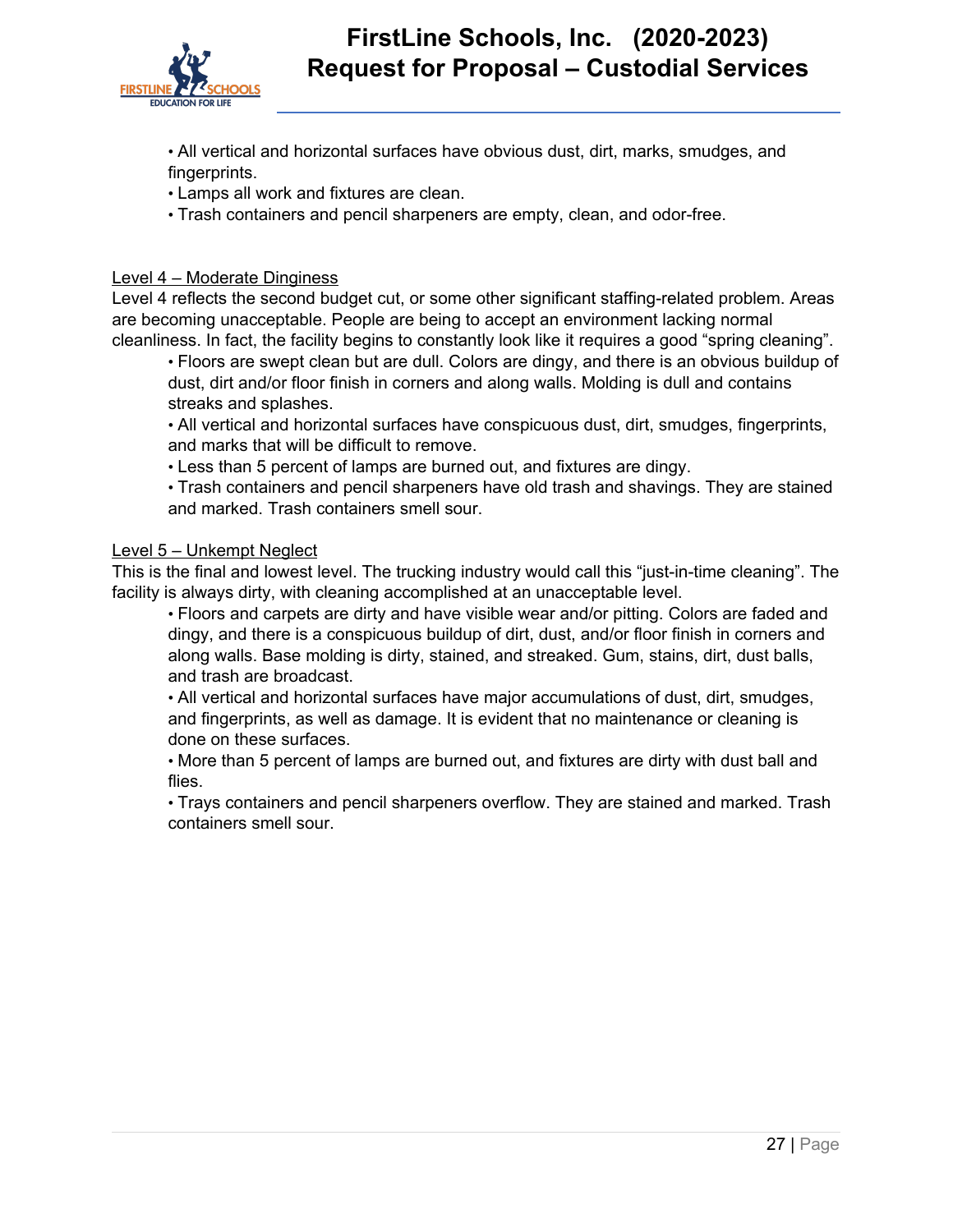

# **ATTACHMENT D Page 1 of 2**

# **PRICING AND SERVICE PROPOSAL – All FirstLine Schools**

# **Pricing Full Service APPA Level 2**

• 200 Days/Year providing all services covered in Scope of Work items 1-A, 1-B, 1-C, 2 and 3 (Daily, Nightly, Weekly and Monthly services)

• 60 Days/Year providing all services covered in Scope of Work items 3, 4, 5 and 6 (Weekly, Monthly, Semi-annual and special services)

| <b>LOCATION</b>           | <b>PRICE</b> |
|---------------------------|--------------|
| <b>Samuel J. Green</b>    |              |
| <b>Arthur Ashe</b>        |              |
| <b>Langston Hughes</b>    |              |
| <b>Phillis Wheatley</b>   |              |
| <b>FirstLine Live Oak</b> |              |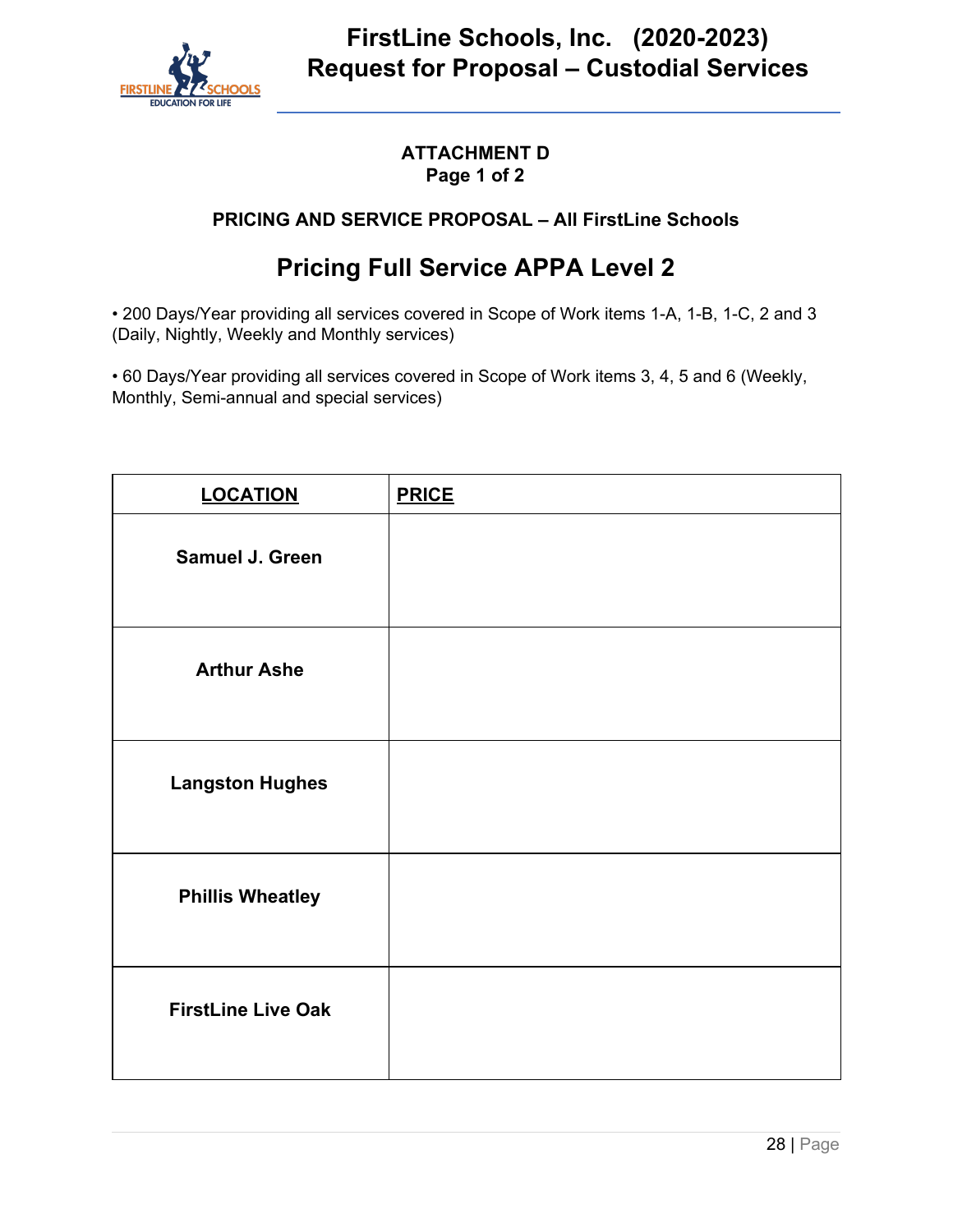

#### **ATTACHMENT D Page 2 of 2**

#### **PRICING AND SERVICE PROPOSAL – ADDITIONAL SERVICES**

Throughout the course of this contract FirstLine may be in need of planned, emergency, temporary or permanent additional custodial support. Any category the Proposer does not wish to bid on must be indicated with **N/A**.

|                             | Contractual<br><b>Days</b> | After Hours /<br>Weekends | <b>Holidays</b> |
|-----------------------------|----------------------------|---------------------------|-----------------|
| <b>Hourly</b>               |                            |                           |                 |
| <b>Daily</b>                |                            |                           |                 |
| Notes/<br><b>Conditions</b> |                            |                           |                 |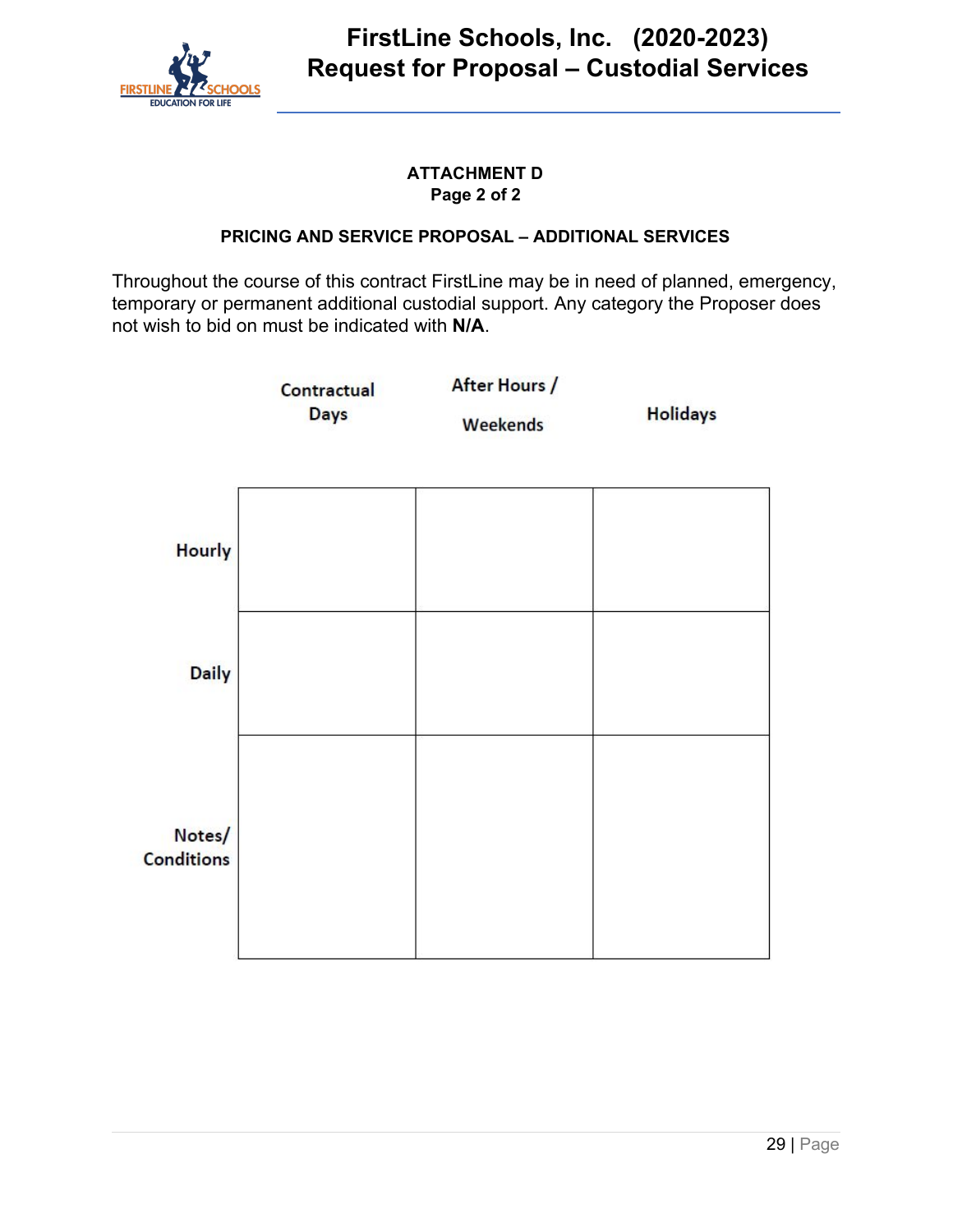

# **ATTACHMENT E Page 1 of 1**

### **CONTACT INFORMATION/BID AUTHORIZATION**

|                                                 | <b>FirstLine Schools</b> |
|-------------------------------------------------|--------------------------|
| <b>Primary Contact Name</b>                     |                          |
| <b>Primary Contact Phone Number</b>             |                          |
| <b>Primary Contact Email Address</b>            |                          |
| <b>Company Legal Name</b>                       |                          |
| <b>Company Address</b>                          |                          |
| <b>Company Website</b>                          |                          |
|                                                 |                          |
| <b>Company Website</b>                          |                          |
|                                                 |                          |
| <b>Year Company Founded</b>                     |                          |
| <b>Years Operating in New Orleans</b>           |                          |
|                                                 |                          |
| <b>Number of Clients</b>                        |                          |
| <b>Number of Employees</b>                      |                          |
|                                                 |                          |
| <b>Certified SLDBE (yes/no)</b><br>$\mathbf{r}$ |                          |

**If YES, Year Certified**

| <b>Samuel J. Green Charter School</b>    |
|------------------------------------------|
| <b>Arthur Ashe Charter School</b>        |
| <b>Phillis Wheatley Community School</b> |
| <b>Langston Hughes Academy</b>           |
| <b>FirstLine Live Oak</b>                |

**By signing the box below I am submitting my bids for the following facilities (check all that apply):**

| <b>Authorized Representative Name</b>      |  |
|--------------------------------------------|--|
| <b>Authorized Representative Signature</b> |  |
| Date of RFP Bid Submittal                  |  |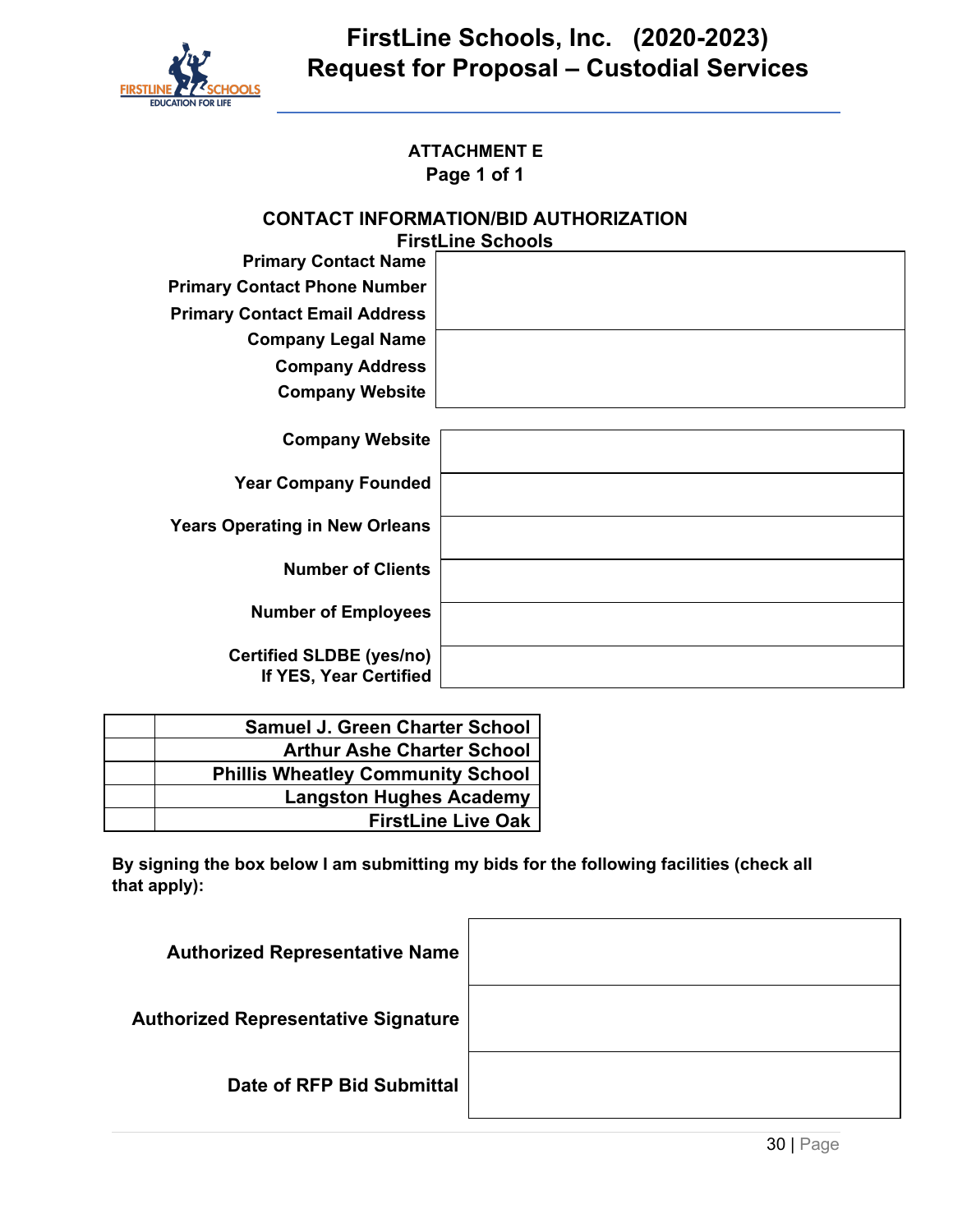

### **ATTACHMENT F**

**Non-Collusion** AFFIDAVIT

# Non-Collusion AFFIDAVIT STATE OF **With Armstrale Collection** PARISH/COUNTY OF

BEFORE ME, the undersigned authority, personally came and appeared,

\_\_\_\_\_\_\_\_\_\_\_\_\_\_\_\_\_\_\_\_\_\_\_\_\_\_\_\_\_, (Affiant) who after being duly sworn, deposed and

said that he/she is the fully authorized  $\qquad \qquad$  of

\_\_\_\_\_\_\_\_\_\_\_\_\_\_\_\_\_\_\_\_\_\_\_\_\_\_\_ (Entity), the party who submitted a

Proposal/Contract/Bid/RFP/SOQ No.  $\qquad \qquad$ , to FirstLine Schools.

Affiant further said:

 (1) That Affiant has not and will not employ any person, either directly or indirectly, to secure the public contract under which he/she is to receive payment, other than persons regularly employed by the Affiant whose services, in connection with the project or in securing the public contract, are in the regular course of their duties for the Affiant; and

(2) That no part of the contract price was paid or will be paid to any person for soliciting the contract, other than the payment of normal compensation to persons regularly employed by the Affiant whose services with the project are in the regular course of their duties for the Affiant.

\_\_\_\_\_\_\_\_\_\_\_\_\_\_\_\_\_\_\_\_\_\_\_\_\_\_\_\_\_\_\_\_\_\_\_\_\_\_\_

Signature of Affiant

SWORN TO AND SUBSCRIBED BEFORE ME ON THIS \_\_\_\_\_\_\_\_\_\_ DAY OF  $, 20$ 

\_\_\_\_\_\_\_\_\_\_\_\_\_\_\_\_\_\_\_\_\_\_\_\_\_\_\_\_\_\_\_\_\_\_\_\_\_\_\_

NOTARY PUBLIC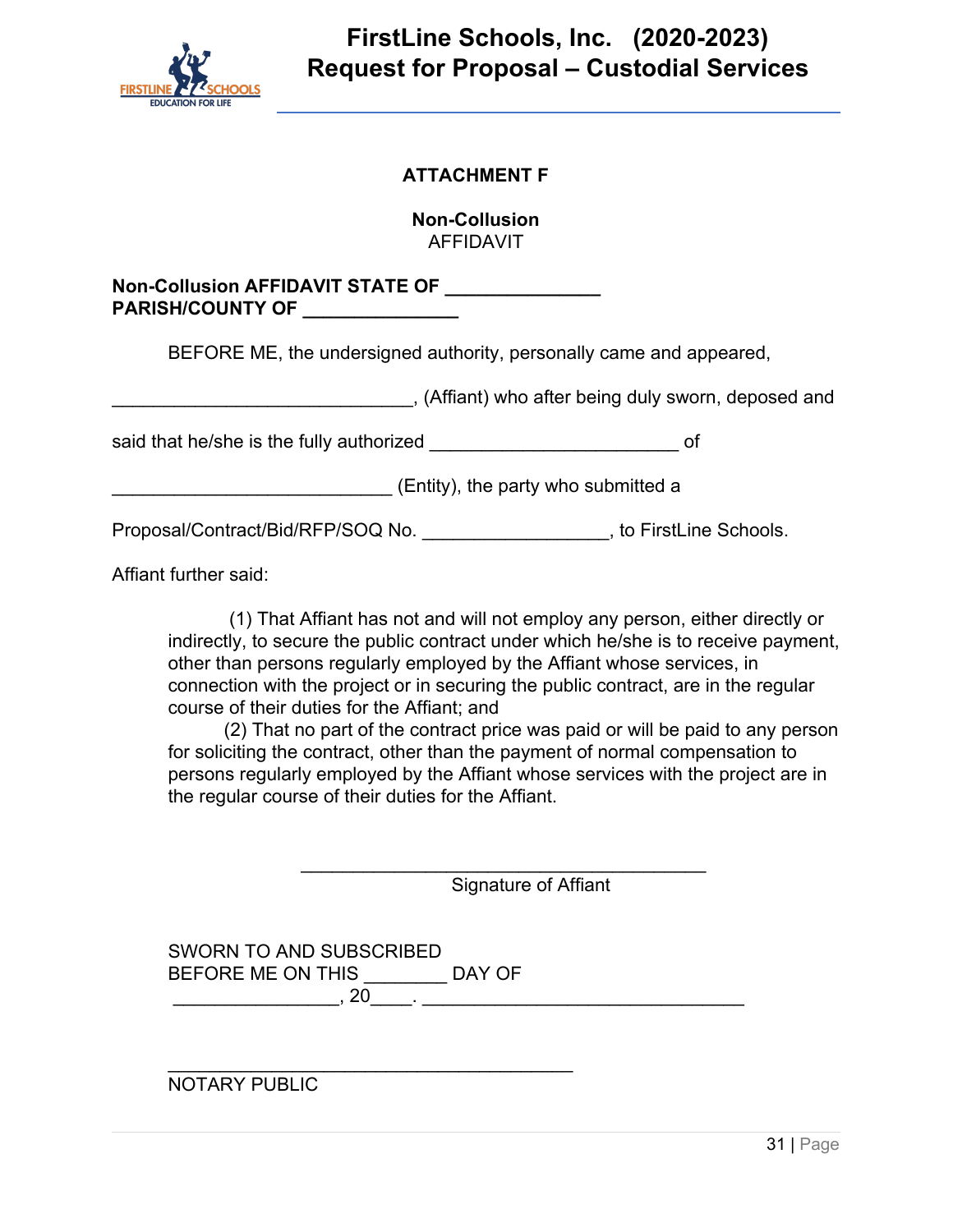

# **ATTACHMENT G**

### **Responsibility Disclosures**

Responses to the following questions must accompany the contractor's bid. A bid may be deemed non-responsive if the contractor fails to provide complete answers or provides false statements to any of the questions provided herein. If any change(s) occur(s) during the bidding process, updated responses must be provided within thirty (30) calendar days of such change(s).

1. Please indicate whether, within the past five (5) years, your firm has been the defendant in any type of court action(s) for (an) alleged violation(s) of labor or employment laws in connection with a contract for custodial services. Yes No

If yes, please explain the circumstances, including the specific allegation(s) filed against your firm; the name of the plaintiffs; the case number; and the disposition/current status of each case.

2. Please indicate whether, within the past five (5) years, your firm or any of its owners, partners, or officers, has/have ever been investigated, cited, assessed any penalties, or found to have violated any labor or employment laws. Figs No

If yes, please explain the circumstances, including the specific charge(s) filed against your firm, its owners, partners, and/or officers; the agency that was involved; and the disposition/current status of each case.

3. If a license is required for any of the services performed by your firm, please indicate whether, within the past five (5) years, your firm, or any individual employed by your firm, has been investigated, cited, assessed any penalties, subject to any disciplinary action by a licensing agency, or deemed to have violated any licensing laws. Yes No

If yes, please explain the circumstances, including the specific charge(s) filed against your firm; the licensing agency that was involved; and the disposition/current status of each case.

Signature of Legally Responsible Party

\_\_\_\_\_\_\_\_\_\_\_\_\_\_\_\_\_\_\_\_\_\_\_\_\_\_\_\_\_\_\_\_\_\_\_\_\_\_\_

\_\_\_\_\_\_\_\_\_\_\_\_\_\_\_\_\_\_\_\_\_\_\_\_\_\_\_\_\_\_\_\_\_\_\_\_\_\_\_

Date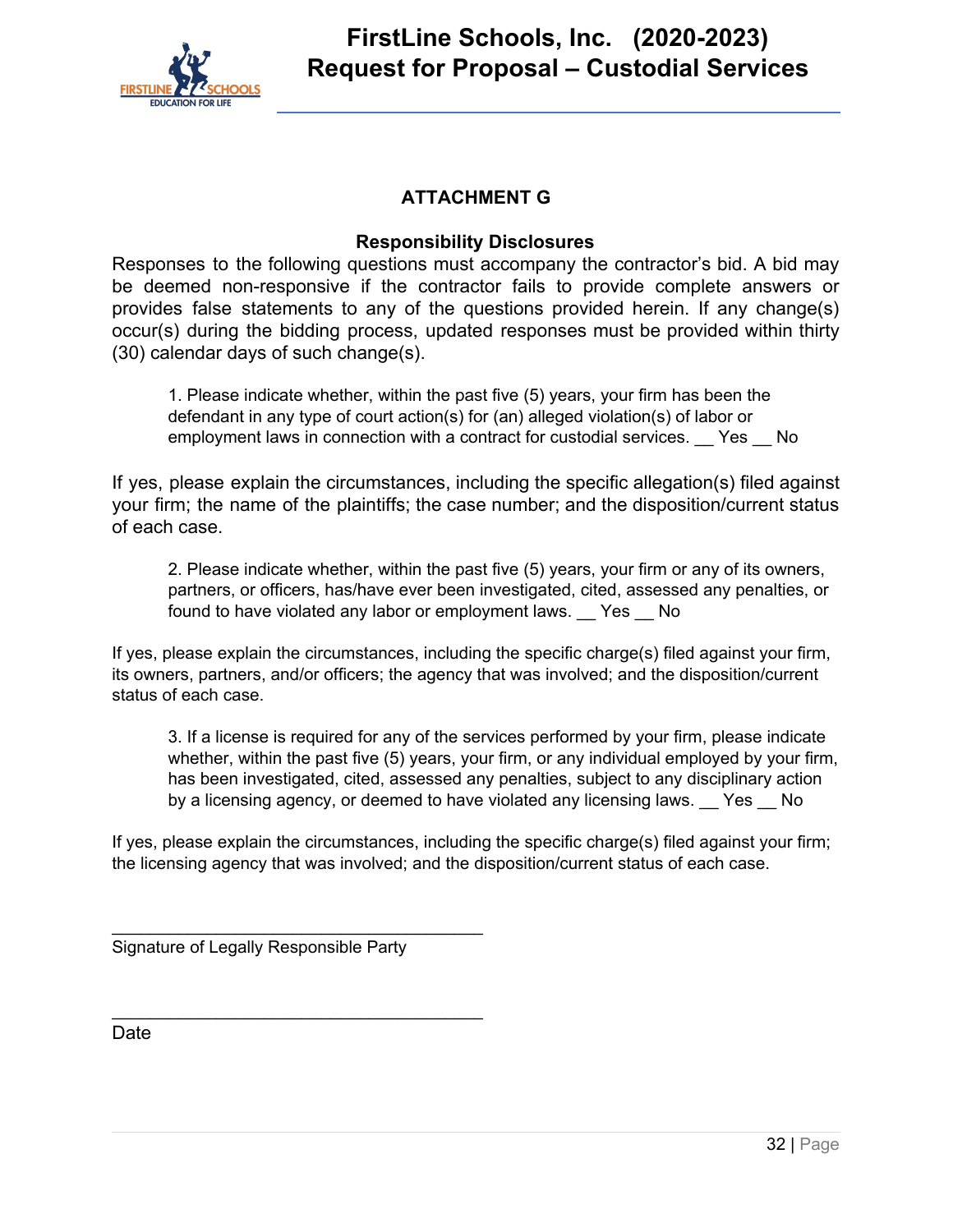

#### **ATTACHMENT H Page 1 of 1**

# **CHECKLIST OF REQUIRED ELEMENTS**

| <b>ITEM</b>                                        | <b>PAG</b><br>Е | <b>INCLUDED</b><br>(y/n) | <b>INITIALS</b> |
|----------------------------------------------------|-----------------|--------------------------|-----------------|
| <b>Executive Summary</b>                           |                 |                          |                 |
| <b>Company Overview/Fiscal Responsibilities</b>    |                 |                          |                 |
| Summary                                            |                 |                          |                 |
| Organization Policies and Procedures               |                 |                          |                 |
| Performance History & Preparedness for FirstLine   |                 |                          |                 |
| <b>Customer Service Proposal</b>                   |                 |                          |                 |
| Implementation/Transition Plan                     |                 |                          |                 |
| <b>Insurance Ability or Certificates</b>           |                 |                          |                 |
| Service Proposal – Pricing Sheet – Attachment D    |                 |                          |                 |
| Contact Information/Bid Authorization - Attachment |                 |                          |                 |
| F                                                  |                 |                          |                 |
| Non-Collusion Affidavit – Attachment F             |                 |                          |                 |
| Responsibility Disclosures - Attachment G          |                 |                          |                 |
| Checklist (This Document) – Attachment H           |                 |                          |                 |
| Sealed Original + Hard Copy + Electronic Copy      |                 |                          |                 |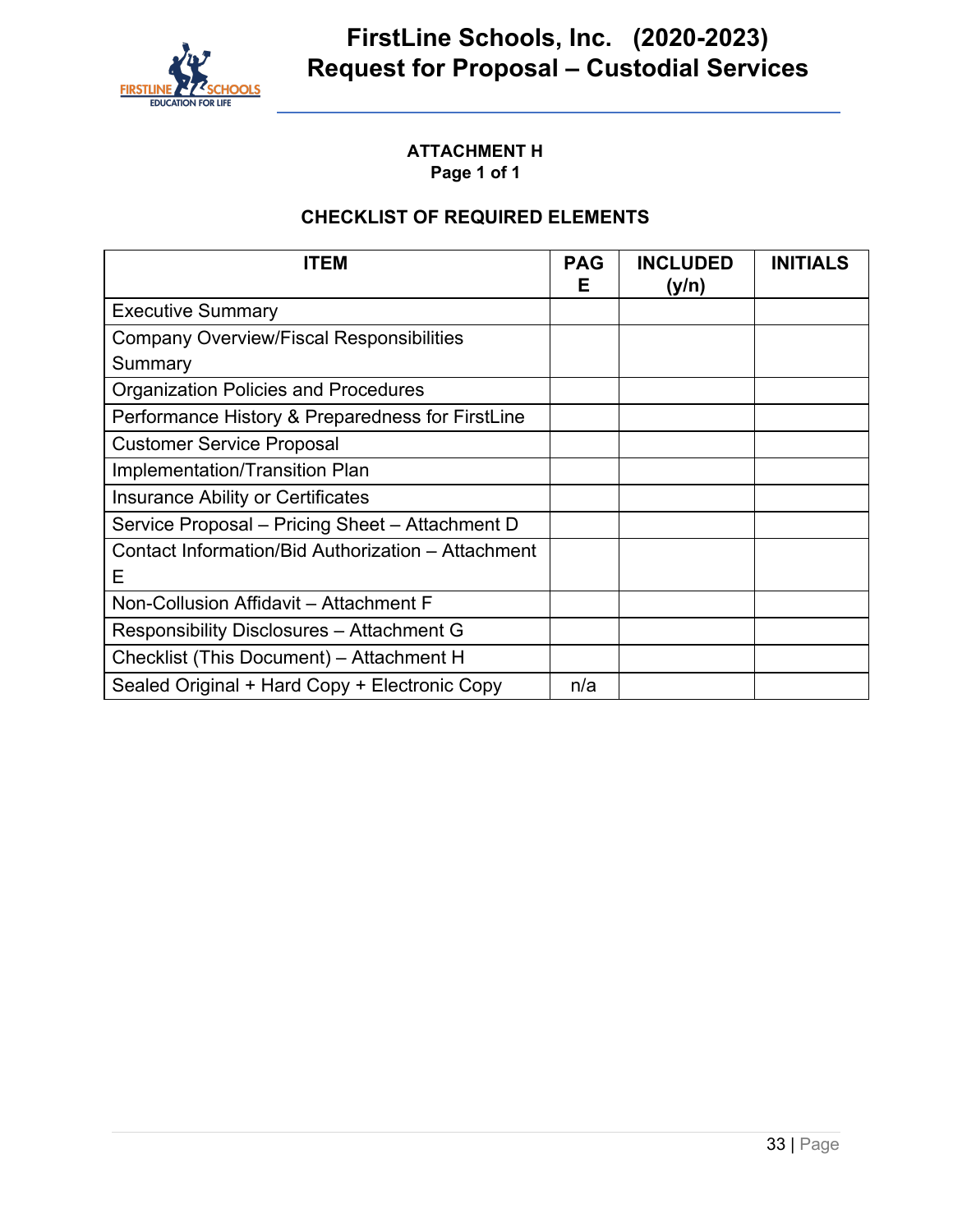

### **ATTACHMENT I**

Page 1 of 2

### **Commonly Asked Questions**

- 1. We do not bond our employees. We have employee practices liability insurance instead. Will this be acceptable?
	- a. Can you confirm that you have third party crime or coverage for this under their GL? Also, would you be able to name FirstLine as additional insured on their GL and show they you have workers compensation? If so, it should be fine. We would have this examined by our insurance agent during the contract negotiations stage of the process.
- 2. Does FirstLine own any of its own custodial equipment?
	- a. No
- 3. How long is a typical summer for these buildings?
	- a. While our regular year schedules end in late may to early June, summer school begins the second week of June and runs through the first week of July. Teachers are back the last two weeks of July, with new teachers coming back a week earlier (but only at one of our schools). This means we have 1-2 weeks of the summer with no one in the buildings. We will need to work with our custodial services contractor to creatively schedule summer cleaning to ensure it is completed in time for the school year to start in early August.
- 4. Who owns your trash cans (classroom, large ones in cafeteria/hallways):
	- a. FirstLine owns them
- 5. Currently FirstLine Schools are being billed and paying for day porters/day custodial staff by the current contractor(s). How many day porters/day custodial staff is being provided by the current contractor(s) for each school, and what are their hours?
	- a. Generally the lead will also start during the school day, finishing when the night staff finishes (the night staff is currently mainly part-time, though we are open to a longer day to ensure better ability to hire full-time staff. At a few of our schools we also have a full time custodian who may start around 11am and work until 8pm, but not at all of our schools.)
- 6. How many day porters/day custodial staff is FirstLine Schools requiring bidders to provide at each school for this RFP?
	- a. We leave this up to each proposer to provide an adequate staffing model to address all required services and quality of cleanliness noted in the RFP.
- 7. Are custodial services required during the summer break?
	- a. Yes. The "semi-annual" work noted in the RFP is generally done over winter break and summer break.
	- b. Please note that all school sites are subject to some level of summer programming that normally occurs during the month of June. Although it is rare that a full building is used for summer programming, the proposer needs to be able to provide adequate staffing and scheduling to complete all semi-annual work prior to the return of all School based staff.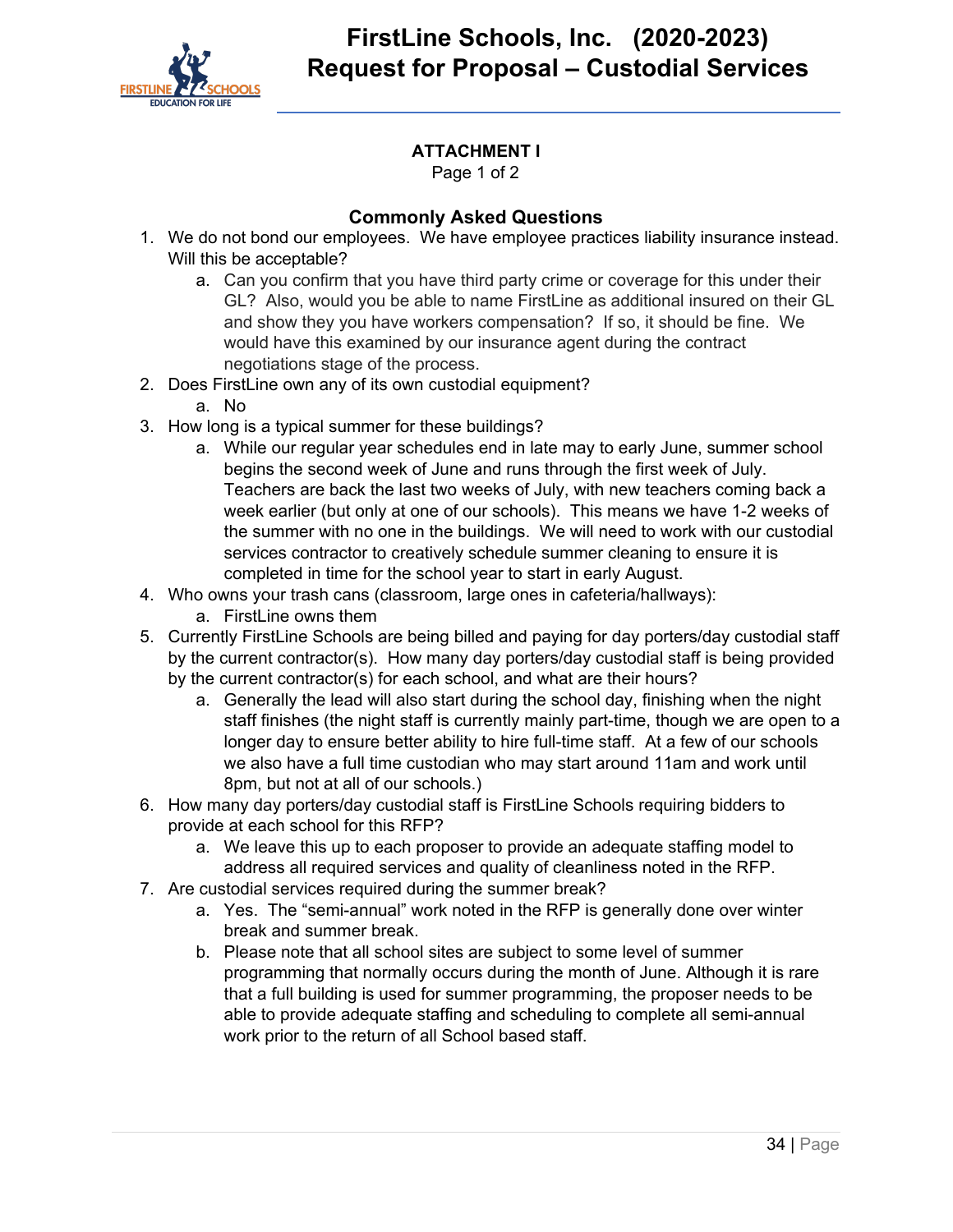

# **ATTACHMENT I**

Page 2 of 2

- 8. What type of medical benefits are expected to be offered? Full medical (like BlueCross Blue Shield) or supplemental (like Aflac)? Is the expectation the winning company pay for 100% of this coverage or a standard percentage (ours is around 10% employee/90% employer for full time employees).
	- a. Medical benefits need to be more than supplemental.
	- b. We don't expect 100% employee coverage of the premium, but whatever the company's standard percentage is, but also not 100% employee coverage of the premium.
- 9. What is the mandatory/expectation of medical benefits for part-time employees?
	- a. Whatever the affordable care act requires. We are flexible in our working hours to accommodate full-time employees if that is preferred.
- 10. What is the Schools 2020-2021 calendared schedule?
	- a. This will be available at the Pre-Bid meeting.
- 11. Are their custodial supply closets with sinks/drains on every floor?
	- a. There are custodial supply closets with sinks/drains on all floors in each building. Live Oak's first floor does not have a sink/drain in the custodial closet at this time, but does on other floors.
	- b. Each building also has a dedicated custodial supply closet without a sink/drain for cleaning product storage.
	- c. Each building with the exception of Samuel J. Green does have an elevator to help ease supplies movement.